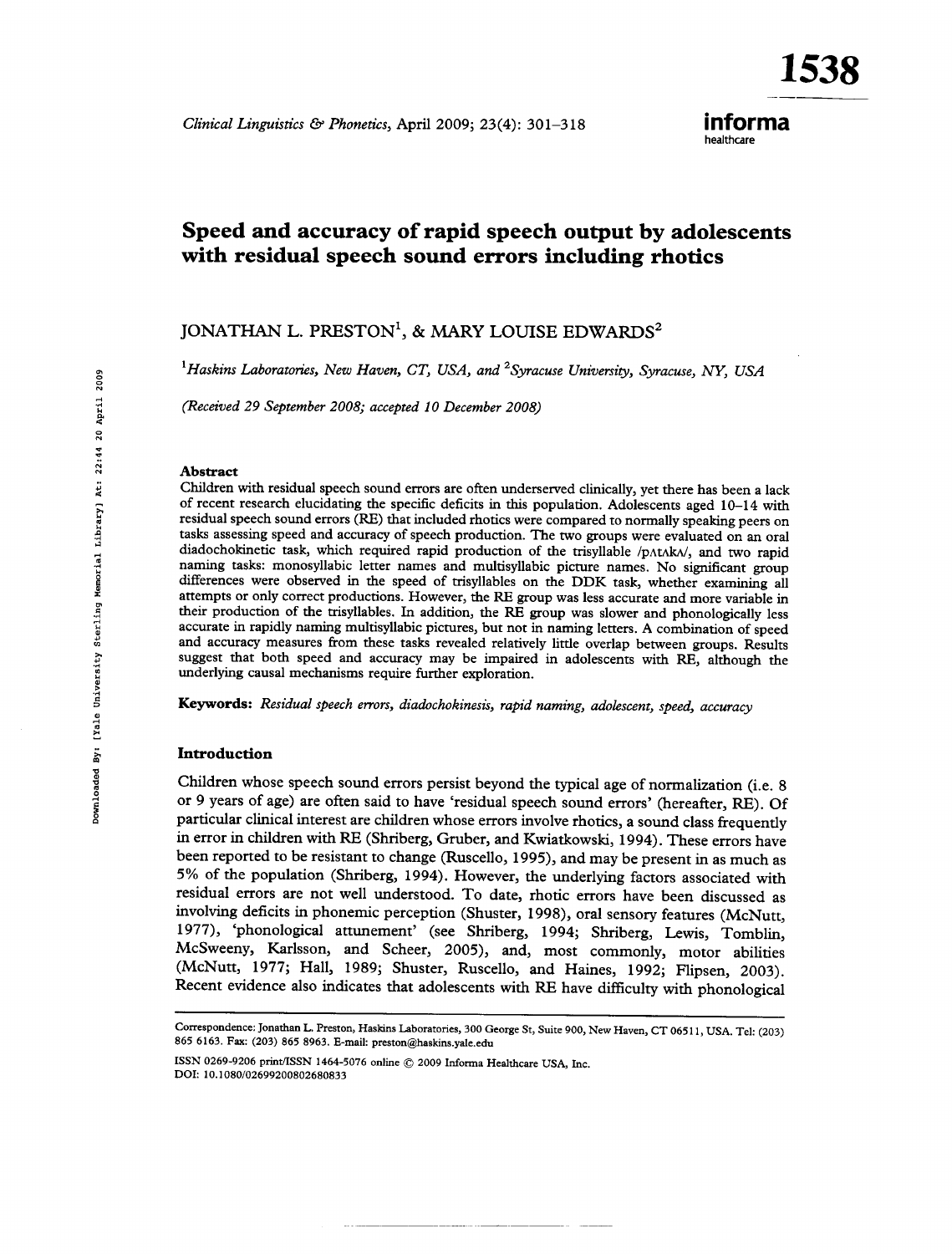manipulation and repetition tasks (Preston and Edwards, 2007), which may suggest that the linguistic system is compromised as well.

If children with residual rhotic errors are delayed in 'tuning in' to speech and language, as noted by Shriberg (1994), the speed and accuracy with which they retrieve phonological information might be weak. It is likely that the speed and accuracy with which phonological information can be retrieved/processed for speech-related tasks reflects a combination of motoric and linguistic processes, either of which may be impaired in children with RE (Pascoe, Stackhouse, and Wells, 2006). Research has shown that the ability to rapidly process and retrieve phonological information is important in speech production (Stackhouse and Wells, 1997), and it is known that this ability may be impaired in some younger children with speech sound disorders (Bird, Bishop, and Freeman, 1995; Leitao, Hogben, and Fletcher, 1997; Raitano, Pennington, Tunick, Boada, and Shriberg, 2004). However, little information is presently available for adolescents with RE. Therefore, the present study will examine the speed and accuracy of phonological retrieval in adolescents with and without RE.

One way to investigate rapid access to linguistic information and rapid execution of speech motor movements is to consider speaking rate during conversation, as noted by Flipsen (2002). He reported on the conversational speaking rate of two groups of children (ages 9 and 12–16) with histories of speech sound disorders as preschool children. At follow-up, they were found to speak more slowly than typically-developing peers in phones per second, but not in syllables per second. With respect to those children who retained speech sound errors, Flipsen (2003) reported that the conversational speaking rate of the RE participants with  $/r'^{1}$  or /s/ distortion errors was not significantly different than the conversational speaking rates of similar age children whose speech errors had normalized. Flipsen's older RE group spoke more slowly on words embedded in phrases than their peers whose speech had normalized (as measured by both syllables per second and phones per second). Verbal short-term memory deficits were also observed in the children with RE, as evidenced by lower scores on the Recalling Sentences sub-test of the Clinical Evaluation of Language Fundamentals-Revised. Overall, Flipsen posited speech motor and/or language formulation deficits to account for this slower rate.

General problems in speech processing have been hypothesized to contribute to various communication disorders. For example, speed and accuracy of processing in a variety of functional domains (e.g. motor, cognitive, verbal) have been discussed as contributing to the children's learning of speech, language, and literacy (e.g. Denckla and Rudel, 1976; Hetrick and Sommers, 1988; Leonard, Ellis Weismer, Miller, Francis, Tomblin, and Kail, 2007; Peter and Stoel-Gammon, 2008). More specifically, the speed and efficiency with which children can rehearse verbal information (e.g. the phonological loop) is thought to contribute to speech, language, and literacy impairments (Locke and Scott, 1979; Baddeley, Gathercole, and Papagno, 1998; Nicolson, Fawcett, and Dean, 2001; Baddeley, 2003). In the present study, the speed and accuracy with which children with RE can overtly produce phoneme sequences is evaluated.

It is important to examine speed and accuracy of the speech production of children with RE in tasks that require retrieval of stored phonological information and tasks that do not require such retrieval. That is, experimental tasks designed to tax the speech production system might reveal rate differences in adolescents with RE that are not apparent in conversational speech or short phrases. Moreover, while retrieval of phonological information of sounds or words is necessarily rapid during conversational speech, this might not be the most demanding task for the speech production system, and therefore it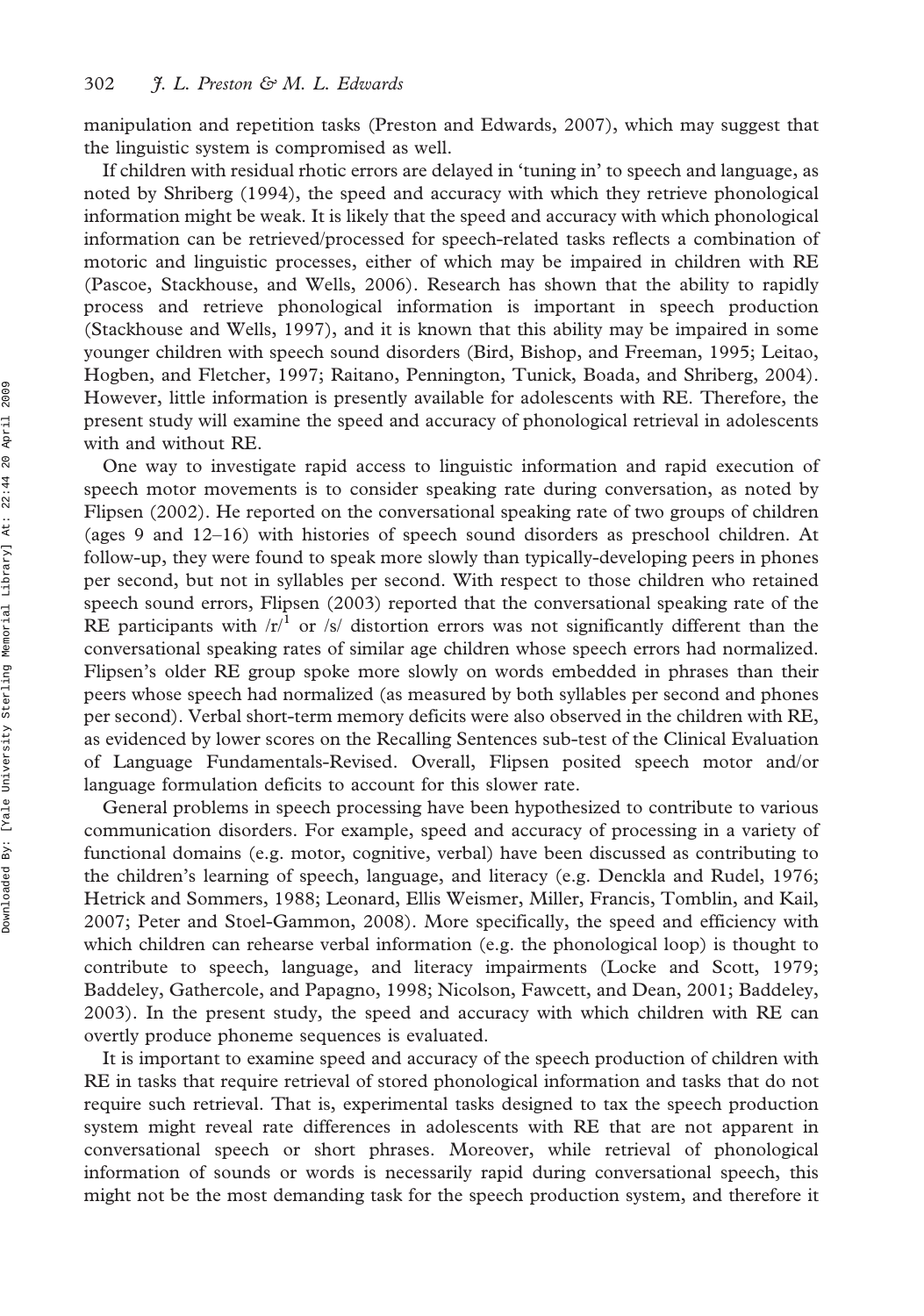might not reveal a child's maximum capability to quickly and accurately process and produce speech. Tasks that elicit maximum performance may be useful in determining the extent to which the speed and accuracy of the speech production system is impaired and may help to identify reduced capabilities in the speech system (Kent, Kent, and Rosenbek, 1987). That is, they may tap skills that are not generally required for conversational speech. The current study will examine phonological production of adolescents with RE on two tasks. The rapid naming task requires rapid access to stored phonological representations of words, while the oral diadochokinetic task (DDK) requires rapid articulatory movement without the retrieval of phonological forms from long-term memory. According to a model of phonological processing proposed by Stackhouse and Wells (1997), DDK skills and picture naming tasks are at opposite ends of a speech output continuum. Because it is thought that DDK tasks do not require access to a stored (long-term) phonological representation, they are often used to assess speech motor function. Rapid picture naming tasks, on the other hand, necessitate access to stored representations. Hence, examining performance on these two tasks should provide evidence of the ability of the speech production system to quickly and accurately perform both with and without accessing stored representations.

## Speed and accuracy of rapid speech output

Oral diadochokinetic tasks (DDK). Oral diadochokinetic tasks that require participants to rapidly produce syllables or syllable sequences have frequently been used to assess speech motor skills in both adults and children with speech sound disorders (Shriberg, Kwiatkowski, Best, Hengst, and Terselic-Weber, 1986; Crary and Anderson, 1990; Henry, 1990; Shriberg and Kwiatkowski, 1994). Because these tasks require temporary retention and processing of speech sound information that is not tied to the lexicon, they may reveal important information about the ability to co-ordinate and execute rapid articulatory movements (Shuster et al., 1992; Williams and Stackhouse, 1998).

Children with speech sound disorders have been reported to articulate more slowly than children with typical speech on DDK tasks. For example, 7–12 year olds with frontal lisps have been found to perform more slowly than their normally-speaking peers on lingual DDK tasks (Dworkin, 1980), as have children with /r/ problems (Smith Jordan, Hardy, and Morris, 1978). McNutt (1977) examined DDK skills of adolescents with RE, and found that 12–15 year-olds with residual /r/ errors or residual /s/ errors were slower than their agematched normally-speaking peers in their production on a DDK task, but he did not evaluate the accuracy of their productions. Although more recent research on DDK skills of adolescents with RE has not been reported, recent studies with younger children (Williams and Stackhouse 1998; 2000) have suggested that speed, accuracy, and consistency of DDK productions should be considered. In fact, inconsistent errors on DDK tasks may be more sensitive to speech development than accuracy or rate in young children, and inconsistent errors have been suggested to reflect more pervasive speech processing problems (Williams and Stackhouse, 2000). Thus, in the present study, speed, accuracy, and consistency of DDK productions are considered. Additionally, the relationship between speed and accuracy is examined to determine if there may be a trade-off such that faster productions are less accurate than slower productions.

Rapid naming (RN). Rapid serial naming tasks also require rapid articulatory movements, but with the additional demand of accessing the lexicon in order to quickly and accurately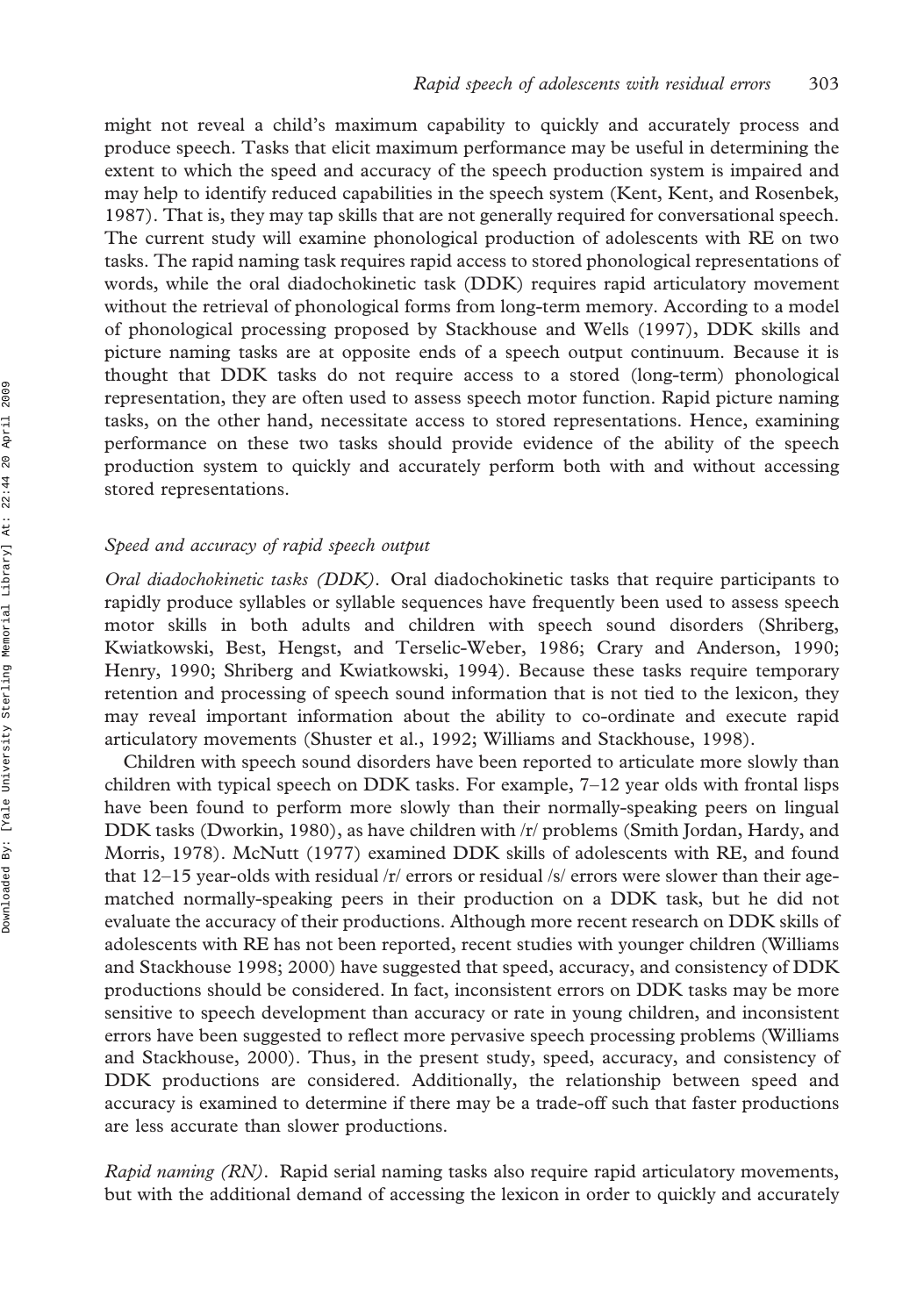retrieve the phonological form of a word. Six-year-old children with isolated speech impairment, as well as those with speech and language impairment, have been found to perform more slowly than their normally-speaking peers on rapid naming of colours, letters, numbers, and pictures (Leitao et al., 1997). This may be due to difficulty retrieving phonological forms of lexical items, increased time for speech-motor planning, generally slow processing speed, or other factors. No rapid naming data are currently available for adolescents with RE. To provide a more challenging rapid naming task for this older group than is often used with younger children, multisyllabic words are utilized in this study. Previous research has shown that word length may influence both speed of naming (Klapp, 1971; Okada, Smith, Humphries, and Hickok, 2003) and accuracy of naming (Swan and Goswami, 1997), presumably because of the complexity required in accessing or planning the motor movements associated with the phonological structure of longer words.

The purpose of the present study is to determine whether adolescents with residual speech sound errors will show speed and/or accuracy differences from their normally speaking peers when their speech production systems are taxed during rapid speech output tasks. Two tasks were chosen: a rapid naming task (RN) that requires access to stored phonological forms, and an oral diadochokinetic (DDK) task that does not. Given the results of studies with younger children with speech sound disorders, it is hypothesized that adolescents with residual speech sound errors will perform more poorly than their normally-speaking peers in both speed and accuracy.

#### Method

#### Participants

As part of a larger project, 27 participants were recruited. All were 10–14 years of age, were speakers of Standard American English, and had no known hearing loss, neurological or cognitive problems, or developmental delays, as reported by their parents. All participants passed a bilateral hearing screening at 20 dB at 500, 1000, 2000, and 4000 Hz, and all achieved a standard score of 83 or above on the Peabody Picture Vocabulary Test-III (Dunn and Dunn, 1997).

The Residual Error (RE) group consisted of 13 adolescents (six male, seven female, mean age 11;11) recruited by referrals from local speech-language pathologists ( $n=12$ ), or in response to public notices in local speech-language clinics  $(n=1)$ . Participants were sought who did not have moderate or severe language problems, and all RE participants were reported by referring clinicians or parents to have full scale IQs above 85. All had errors on more than 25% of the items on a 50-item rhotic picture-naming task developed for the study. None of the participants had difficulty producing syllable-initial  $/p$ , t, k in single words. Table I provides further descriptive information for these participants.

The normal speech production group (NS) consisted of 14 adolescents (six male, eight female, mean age 12;1) who made no more than three errors on the 50-item rhotic picturenaming task. The groups did not differ significantly in age  $(p=.798)$ , PPVT-III score (p=.425, Cohen's d=.318), or maximum number of years of parental education (p=.374, Cohen's  $d=0.364$ ) based on independent-sample t-tests.

Because the genetic bases of speech sound disorders have been widely discussed, parents were asked to complete a questionnaire adapted from Lewis and Freebairn (1993) about any speech, language, or learning problems in the family. All 12 RE participants for whom information was available had at least one nuclear family member with a positive history of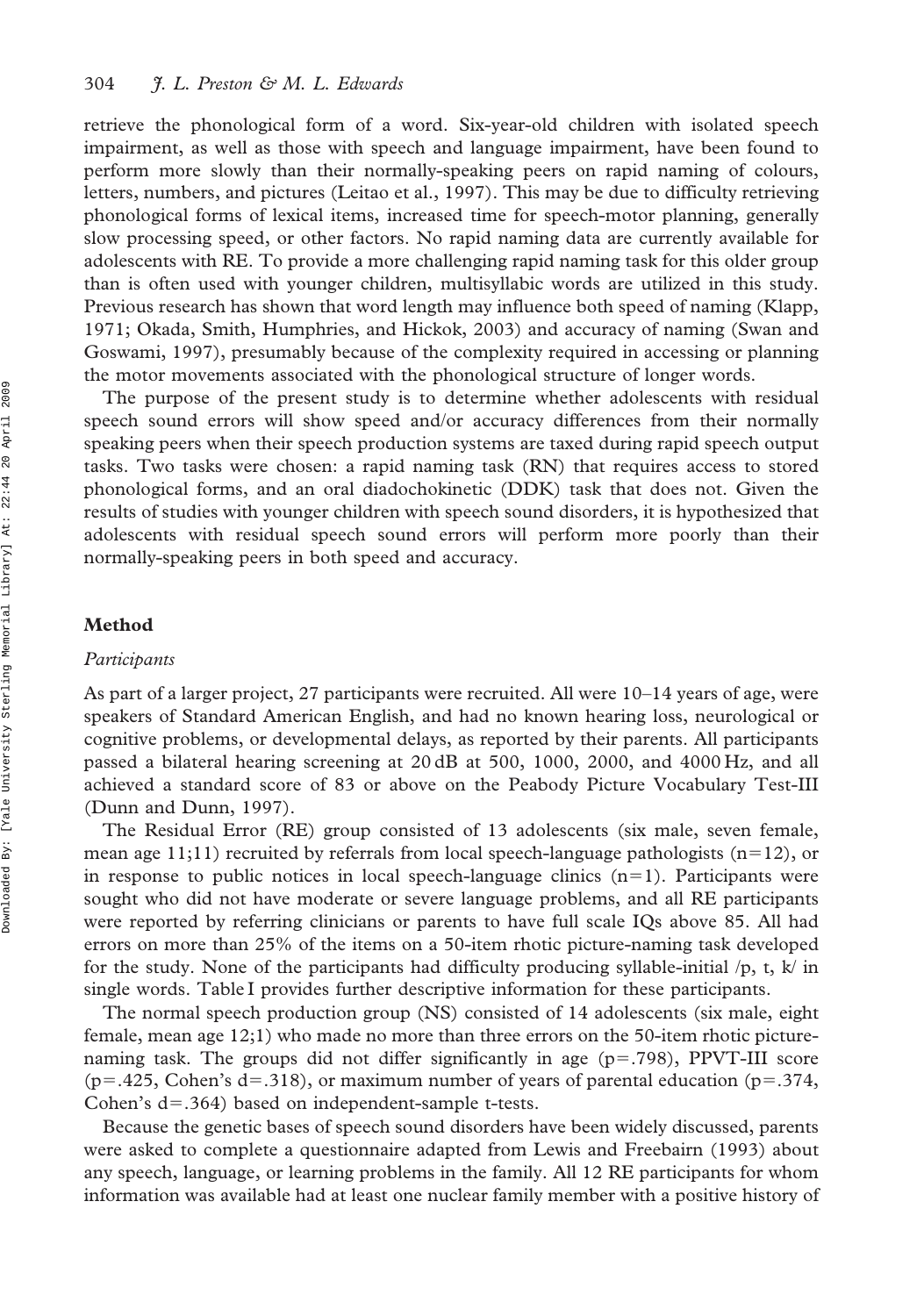| Participant Gender |   | Age  | PPVT-III<br>standard score | Recalling sentences PCC-R from Rhotics Approximate years<br>scaled score | <b>PNT</b> | correct/50 | of therapy |
|--------------------|---|------|----------------------------|--------------------------------------------------------------------------|------------|------------|------------|
| RE1                | F | 10;4 | 97                         | 7                                                                        | 83         | $\Omega$   |            |
| RE2                | F | 10:6 | 114                        | 8                                                                        | 87         |            | 8          |
| RE3                | М | 10;9 | 93                         | 7                                                                        | 76         | 6          | 5          |
| RE4                | М | 11;0 | 122                        | 11                                                                       | 93         | 23         | 3          |
| RE <sub>5</sub>    | F | 11;4 | 105                        | 10                                                                       | 89         | 7          |            |
| RE <sub>6</sub>    | F | 11;4 | 118                        | 14                                                                       | 90         | 11         | 3          |
| RE7                | М | 11;9 | 93                         | 8                                                                        | 77         | $\Omega$   | 8          |
| RE8                | F | 11;9 | 97                         | 10                                                                       | 77         | 6          | 8          |
| RE9                | М | 12;0 | 126                        | 12                                                                       | 88         | $\Omega$   | 4          |
| <b>RE10</b>        | М | 12;2 | 111                        | 11                                                                       | 92         | $\Omega$   |            |
| <b>RE11</b>        | F | 14;1 | 87                         | $\mathbf Q$                                                              | 83         | $\Omega$   | 11         |
| <b>RE12</b>        | М | 14;3 | 83                         | 4                                                                        | 81         | 4          | 10         |
| <b>RE13</b>        | F | 14;6 | 113                        | 9                                                                        | 96         | 36         | 6          |

Table I. Descriptive data for RE participants.

PNT=64-item picture naming task. Years in therapy based on parental report.

speech, language, or learning problems (no information was available for one who was adopted). However, only six of the 13 NS participants for whom information was available reported nuclear family members with such histories. As expected, there was a significant group difference in the percentage of nuclear family members with positive histories (Mann-Whitney U=12,  $p<.001$ ).

#### Procedure

Participants were individually assessed in a quiet room at a university laboratory, at the child's school, or at home. All wore a Shure WH20 head-mounted microphone fed into a Rolls MX 54s Pro Mixer Plus. The signal was recorded as a .wav file using Praat v. 4.2.19 (Boersma and Weeninck, 2004) on a Dell Inspiron 8600 laptop. Task order was randomized for each participant, and the current tasks were interspersed with other phonological processing tasks (see Preston and Edwards, 2007).

#### Speech sound accuracy

Speech sound accuracy was assessed via two picture naming tasks. One involved 64 phonologically complex words (e.g. stethoscope, xylophone). Percentage Consonants Correct-Revised (PCC-R, Shriberg, Austin, Lewis, McSweeny, and Wilson, 1997a) was computed from productions on this task. The other picture naming task included 50 monosyllabic words with rhotic phonemes, including /r/ in word-initial and word-final position and in consonant clusters, as well as vocalic /*k*/. Responses were considered correct or incorrect based only on the accuracy of the rhotic phoneme. Stimuli are listed in Preston and Edwards (2007).

## Oral diadochokinetic (DDK) task

Each participant was instructed to produce the trisyllable  $/p$ AtAk $\lambda$ / 10 times in a row as rapidly as possible (the first author counted during the sessions to be certain that at least 10 trisyllables were produced). This was repeated five times for each participant. Four sets of 10 trisyllables were scored for each participant. The first trial was generally considered a 'warm-up,' and the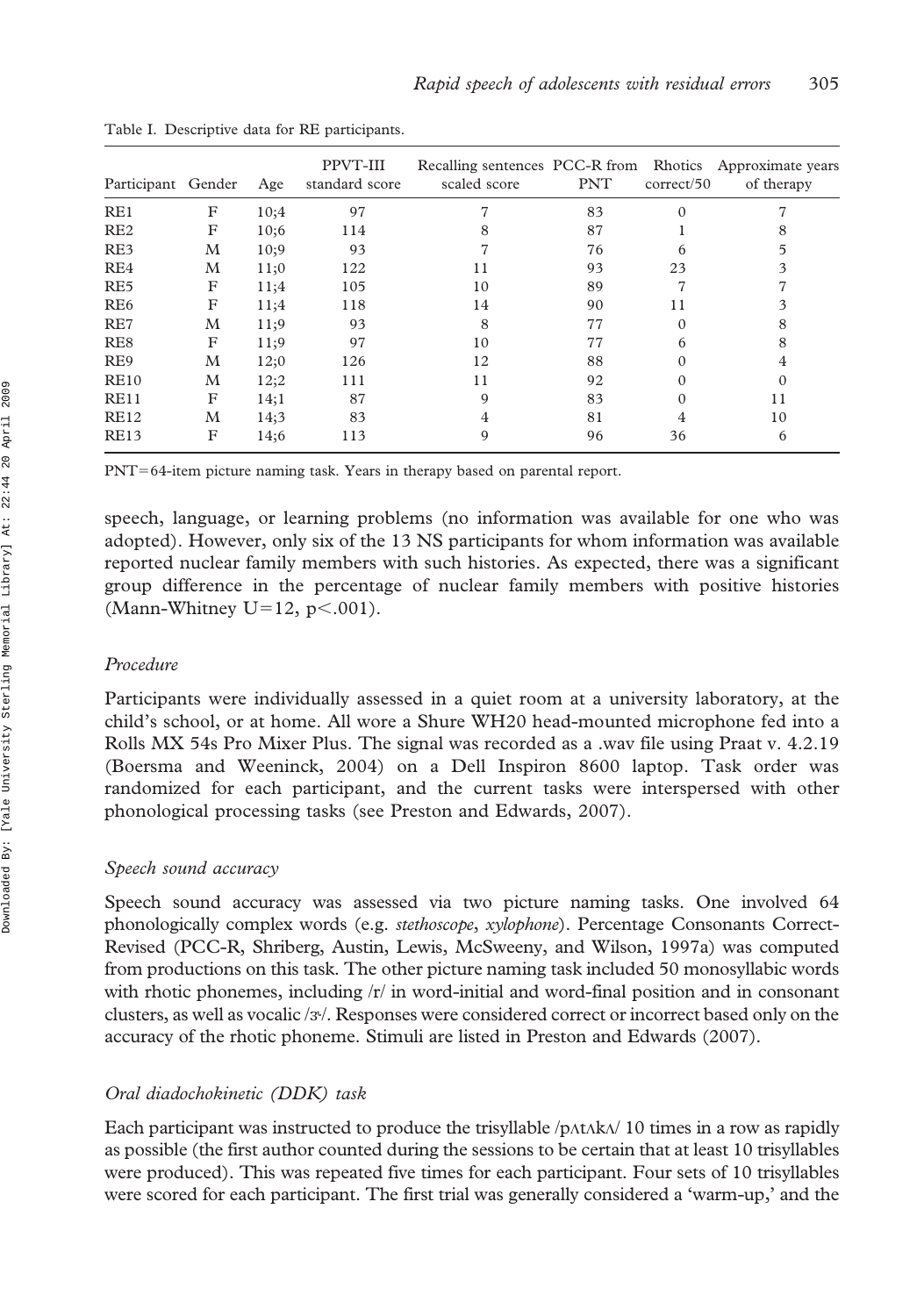other four were scored. However, in three cases, one of the later trials was interrupted (e.g. the participant stopped part-way through, took a long breath, or began to talk/laugh). Therefore, the first trial was scored to provide a more accurate sample for the child.

Speed. For each participant, two duration measures were computed (cf. Fawcett and Nicolson, 2002) using digital waveform measurements in Praat:

- (1) The average time required to produce 10 trisyllables, regardless of accuracy (averaged over the four trials).
- (2) The average speed (rate) of consecutive correct trisyllables. This average was computed by measuring the duration of each string of at least three consecutive correct trisyllables, and dividing by the number of correct trisyllables. For example, if a child produced six correct trisyllables in a row, followed by four incorrect trisyllables, the duration of the first six trisyllables was computed and was divided by six to determine the average speed of consecutively produced correct trisyllables. Hence, only error-free productions were analysed in the second duration measure.

Accuracy. Consonant production errors were classified using a system similar to that of Yaruss and Logan (2002). Incorrect productions were classified as involving changes in voicing, manner of articulation, metathesis, regressive assimilation, progressive assimilation, other non-assimilatory place of articulation changes, additions of segments/ syllables, and deletions of segments/syllables. Table II provides examples of these types of sound errors. Note that if a given error included more than one change, such as both manner and voicing as in [v $\Lambda$ t $\Lambda$ k $\Lambda$ ], both changes were counted.

An additional feature of DDK accuracy may involve the variability of production within one child. In this study, variability was assessed by summing the number of different ways that /p $\Lambda$ t $\Lambda$ k $\Lambda$ / was realized in the 40 productions (four trials of 10 trisyllables) (cf. Williams and Stackhouse, 1998; 2000). For example, if a participant repeatedly produced a consistent error form  $[bAtA]$ , this would be scored 1; however, if a participant produced five different error forms of the trisyllable, such as [pLpLkL, pLgLkL, pLkLtL, kLtLkL,  $b$ AtAkA], this would be scored 5.

| Error Type                                                   | Description                                                                                                                                      | Example                       |
|--------------------------------------------------------------|--------------------------------------------------------------------------------------------------------------------------------------------------|-------------------------------|
| Voicing change*                                              | Target consonants $/p/$ or $/k/$ are voiced                                                                                                      | [b^t^k^]                      |
| Manner change                                                | Target consonant is produced as something other than a<br>stop                                                                                   | [fAtAkA]                      |
| Exchange (Metathesis)                                        | Place of articulation of two consonants in the trisyllable is<br>switched                                                                        | [pA kA tA]                    |
| Regressive assimilation                                      | Place of articulation matches the place of a following<br>consonant in the trisyllable                                                           | [pAkAkA]                      |
| Progressive assimilation                                     | Place of articulation matches the place of a preceding<br>consonant in the trisyllable                                                           | [pAtAtA]                      |
| Place change (other)                                         | Place of articulation is different from the target consonant<br>and is <i>not</i> explained by any of the above three place change<br>categories | [pA <sub>1</sub> AqA]         |
| Addition of segment/syllable<br>Deletion of segment/syllable | Consonants and/or vowels are added to the trisyllable<br>Consonants and/or vowels are deleted from the trisyllable                               | [DATAKATA]<br>$[pat \Lambda]$ |

Table II. Classification of speech sound errors on the DDK task.

\* Note: /d/ was allowed for target /t/ because intervocalic /t/ is often flapped in American English, and it may be difficult to distinguish between and alveolar (tongue tip) flap  $/$ f $/$  and  $/$ d $/$ .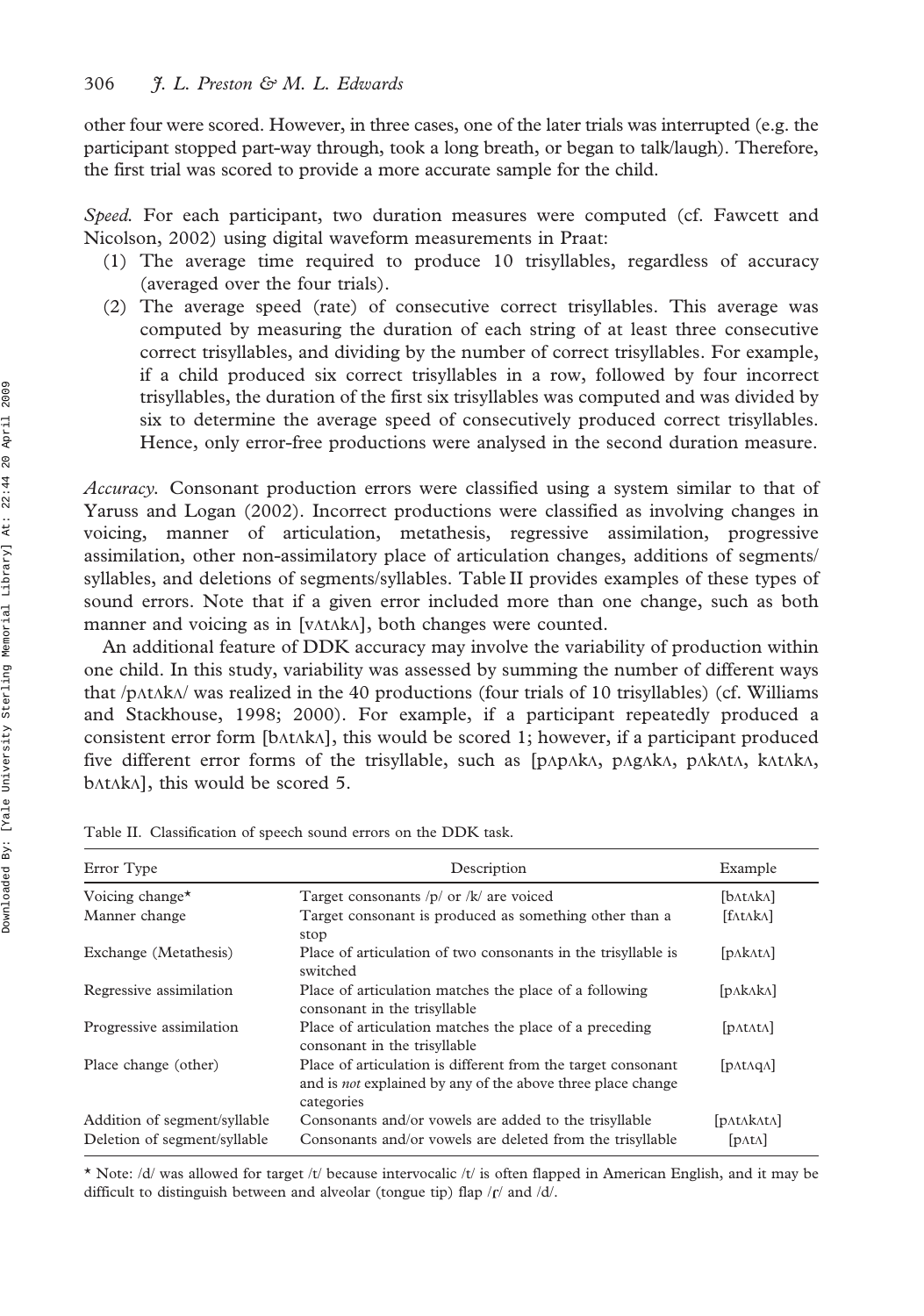## Rapid naming (RN) tasks

Two rapid naming tasks were used in this study. The first task (RN-1) required rapid production of monosyllabic words, and the second task (RN-2) required production of multisyllabic words. RN-1 was the Rapid Letter Naming sub-test of the Comprehensive Test of Phonological Processing (CTOPP; Wagner, Torgesen, and Rashotte, 1999). It involved rapidly naming two plates with the letters  $a, c, k, n, s, t$  arranged in random order, with four rows of nine letters each. Hence, all productions were monosyllables (V, CV, or VC). A break occurred between the naming of the two plates. The total duration measure reported is the sum of the naming times for these two plates.

RN-2 involved rapid naming of pictures of elephant, umbrella, strawberries, thermometer, helicopter, and *spaghetti*. These items were chosen for this study because of their varied syllable structures and stress patterns, and because of the relative ease of representing these words through simple coloured pictures. These pictures were randomly ordered, and appeared in four rows of seven pictures each on a single sheet of  $8.5 \times 14$ " paper.

Speed. The duration of each rapid naming task (from energy onset to energy offset in the waveform) was measured using Praat software (Boersma and Weeninck, 2004).

Accuracy. Responses on the RN-1 task were not scored for accuracy because few errors were made. For the RN-2 task, however, it was necessary to consider phonetic accuracy. Each participant was first asked to name each of the six target pictures. These productions were phonetically transcribed by the two authors. When scoring production accuracy on this task, sound errors were counted only if they (a) differed from the child's preliminary naming of the item, or (b) differed from the child's typical error patterns (defined as errors occurring at least 20% of the time on the 64-item picture naming task made up of phonologically complex words). For example, a participant who produced *umbrella* on the RN-2 task as [am'bwewe] would not be penalized if his/her error pattern included gliding of prevocalic /r/ and /l/, or if this production matched his/her preliminary naming of the picture. Otherwise, a production of [am'bwewa] would be counted as one error. Each word was therefore judged to be correct or incorrect, regardless of the number of individual sound errors.

Control of language variables. It has been suggested that vocabulary might mediate recall of phonological representations in naming tasks (Swan and Goswami, 1997; Metsala and Walley, 1998; Snowling, 2000; Rvachew and Grawburg, 2006). The PPVT-III (Dunn and Dunn, 1997) was therefore administered as a measure of receptive vocabulary to control for the potential influence of vocabulary skills on the RN-2 task.

Additionally, there has been discussion that RN may be related to verbal working memory (Troia, Roth, and Yeni-Komshian, 1996). Therefore, the Recalling Sentences sub-test of the Clinical Evaluation of Language Fundamentals-4 (Semel, Wiig, and Secord, 2003) was administered to estimate verbal working memory. In this sub-test, children repeat sentences of increasing length spoken by the examiner. While this measure is at times used to assess expressive language, there are undoubtedly demands on verbal memory. This task was used in the present study so that performance could also be compared to Flipsen's (2003) finding that adolescents with RE had difficulty on a sentence repetition task. Raw scores were used in the analysis.

## Transcription and reliability

The first author scored all tasks, and reliability was calculated as reported below.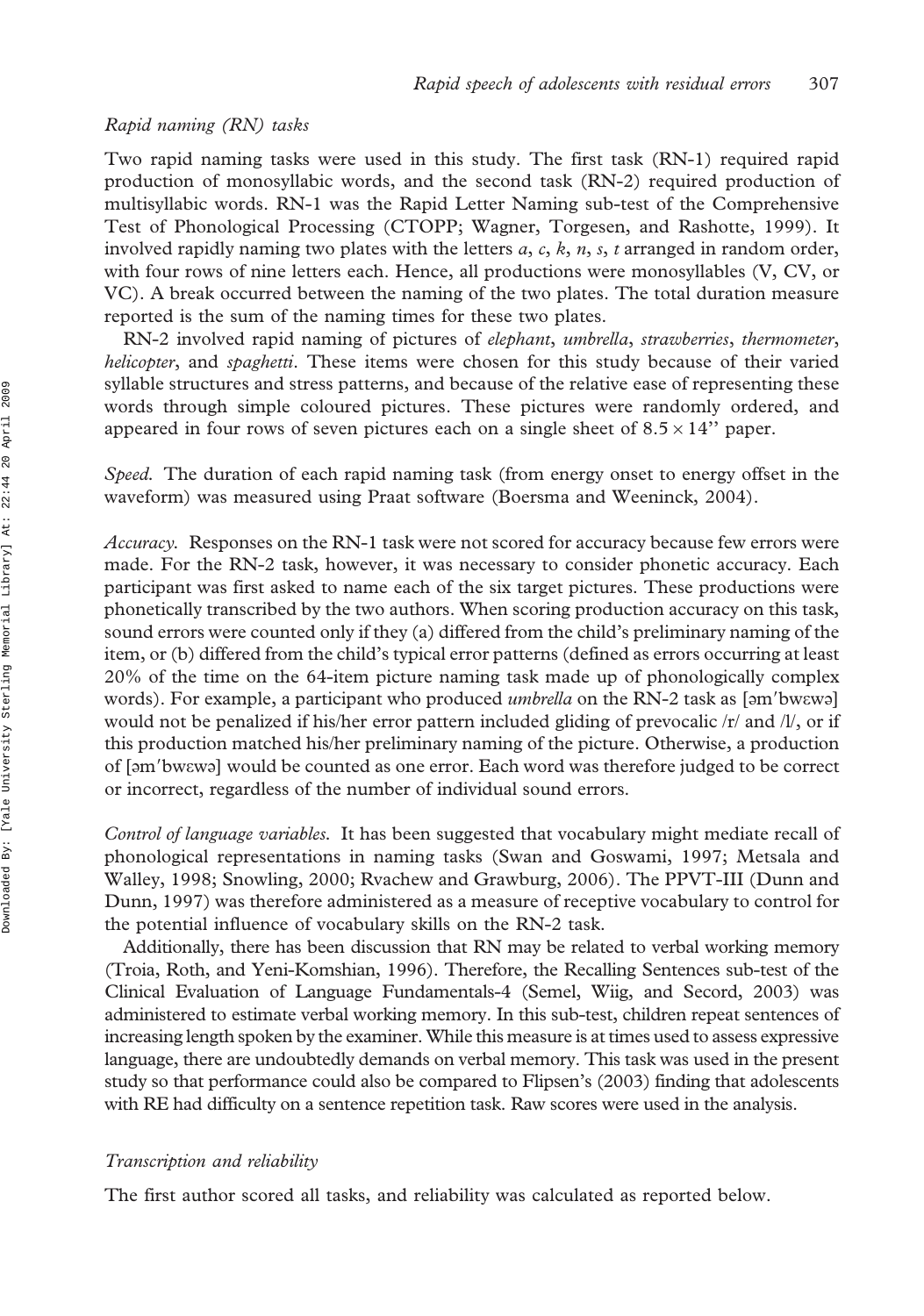50-item rhotic naming task. An undergraduate student in speech-language pathology who was trained in phonetics listened to productions of all NS participants on the rhotic naming task to confirm that no more than three errors were made on rhotics. In addition, a certified speech-language pathologist listened to all RE participants' productions on the rhotic naming task. She agreed with the first author's judgements of the accuracy of the rhotic phoneme in 570/650 words (88%), and the two judges never disagreed on more than 10 words (20%) for any given child. For those words on which a disagreement occurred, the second author made an independent judgement, which was used as the deciding factor. Thus, two judges were required to agree on the accuracy of each production. Table I lists the number of rhotics produced correctly by each participant.

DDK. Phonetic transcriptions were derived from the digital recordings of the DDK productions by listening to one trisyllable at a time. The DDK task was transcribed by the first author; then all participants' responses were reviewed again with the second author, with disagreements being resolved through discussion until consensus was achieved (cf. Shriberg, Kwiatkowski, and Hoffmann, 1984). This was done to maximize scoring accuracy (particularly because the DDK duration measurements depended on reliable transcriptions of the trisyllables).

Duration measurements for the DDK task were completed by the first author. Five participants were independently rescored by the second author, and 90% of the measurements were within 100 ms of the original timing. Specifically, reliability measurements of 10 trisyllable attempts differed from the original timings by an average of .04 seconds (range .01–.19 seconds), and reliability measurements of consecutive correct trisyllables differed from the original timings by an average of .04 seconds (range .00–.18 seconds).

RN. Duration measures for the RN tasks were rescored for five participants by a trained research assistant. For the RN-1 (monosyllabic) task, the absolute difference between the two measurements ranged from .05–.9 seconds (mean .19 seconds). For the RN-2 (multisyllabic) task, the absolute difference between measurements ranged from .01–.5 seconds (mean .16 seconds).

Recalling sentences. The corrected test–re-test stability coefficient of the Recalling Sentences sub-test of the CELF-4 is .90, with split-half reliability ranging from .86–.93, and internal consistency reliability coefficients of .86–.91 for the age groups tested in this study (Semel et al., 2003). Additionally, a trained research assistant who is a certified speech-language pathologist rescored all sentences for six randomly selected participants (three RE and three NS). Percentage of item-by-item scoring agreement ranged from 88–100% for these six participants, with an average of 95% agreement.

## Results

Table III provides descriptive statistics for both groups, along with results of group comparisons. Table IV reports correlations among the speed and accuracy measures on the DDK and RN tasks. Because it was expected that some of the variables would be correlated, a MANOVA was used first as an omnibus test to compare the two groups on the following variables: speed of 10 trisyllable attempts, speed of correct trisyllables, number of speech sound errors in 40 trisyllable attempts, number of different incorrect realizations of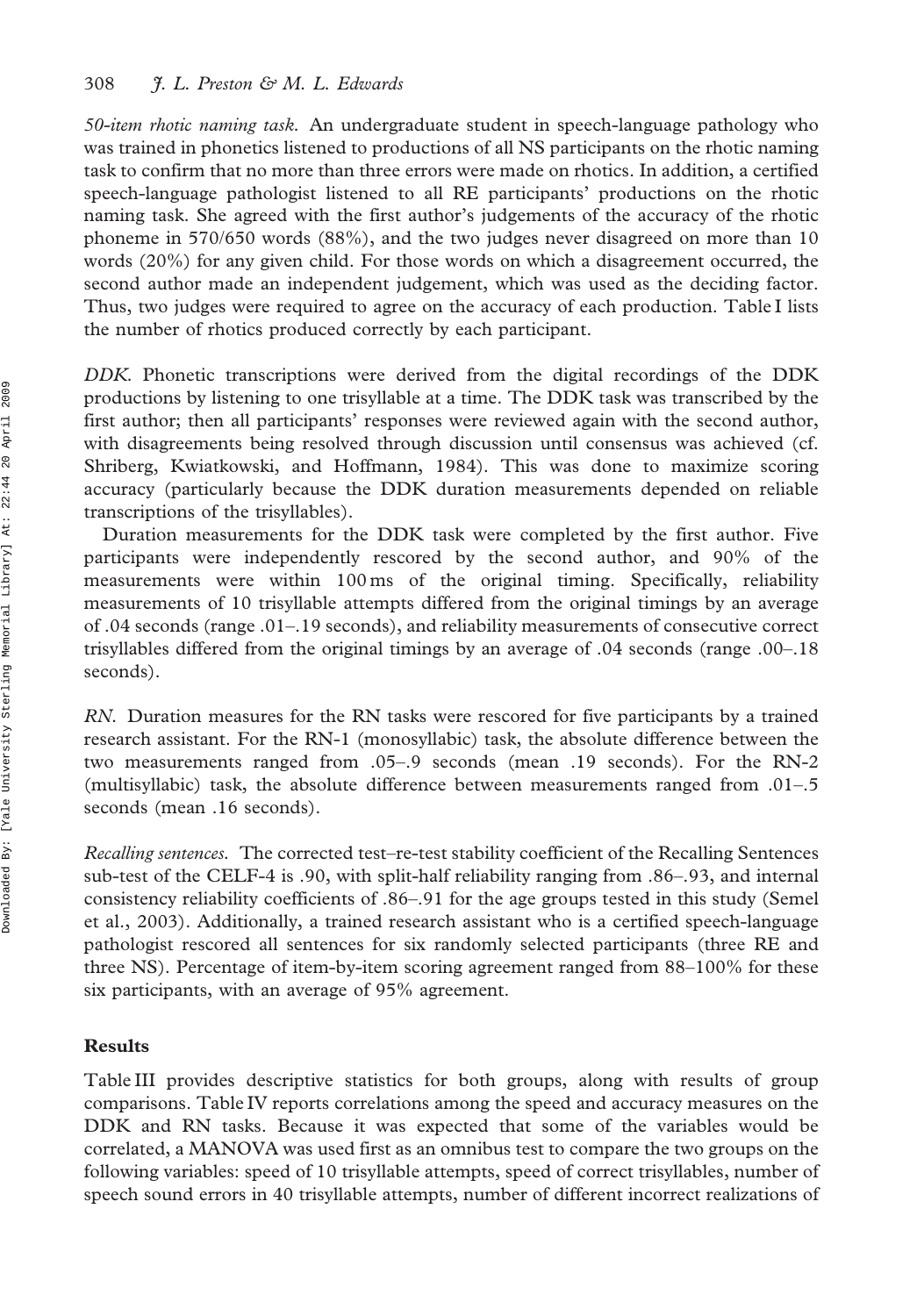|        |  | Table III. Summary statistics and group comparisons (t-tests) for speed and accuracy measures on DDK and RN |  |  |  |  |
|--------|--|-------------------------------------------------------------------------------------------------------------|--|--|--|--|
| tasks. |  |                                                                                                             |  |  |  |  |

| Measure                                      | Group     | Mean(SD)   | $p^{\star}$ | Cohen's d |
|----------------------------------------------|-----------|------------|-------------|-----------|
| DDK speed                                    |           |            |             |           |
| Speed in seconds for 10 trisyllable attempts | <b>NS</b> | 5.2(.7)    | .203        | .32       |
|                                              | <b>RE</b> | 5.5(.8)    |             |           |
| Speed in seconds for correct trisyllables    | <b>NS</b> | .48(.05)   | .396        | .10       |
|                                              | <b>RE</b> | .49(0.08)  |             |           |
| DDK accuracy                                 |           |            |             |           |
| Number of speech sound errors per            | <b>NS</b> | 8.5(5.9)   | < 0.001     | 1.43      |
| participant in 40 trisyllable attempts       | <b>RE</b> | 22.7(12.7) |             |           |
| Number of different incorrect realizations   | <b>NS</b> | 4.6(1.8)   | .010        | 1.00      |
| of /p/t/k/ per participant in 40 attempts    | <b>RE</b> | 7.9(4.3)   |             |           |
| RN speed                                     |           |            |             |           |
| Speed in seconds for RN-1 (letters)          | <b>NS</b> | 31.3(7.3)  | .182        | .36       |
|                                              | <b>RE</b> | 33.8(6.7)  |             |           |
| Speed in seconds for RN-2                    | <b>NS</b> | 22.7(3.3)  | .003        | 1.24      |
| (multisyllabic words)                        | <b>RE</b> | 29.4(6.9)  |             |           |
| RN accuracy                                  |           |            |             |           |
| RN-2 words with speech errors†               | <b>NS</b> | 1.0(0.99)  | < 0.001     | 1.88      |
|                                              | RE        | 4.6(2.5)   |             |           |

NS=Normal speech group, RE=Residual error group. \* p-values reported are one-sided t-tests using Welch's approximation, assuming unequal variance. (Note that non-parametric Mann-Whitney tests resulted in similar conclusions for all group comparisons reported). { Words with speech errors that (a) were unlike the child's initial production of the word, or (b) could not be accounted for by the child's individual speech error patterns.

 $\pi$ /p $\Lambda$ t $\Lambda$ k $\Lambda$  in 40 trisyllable attempts, speed on RN-1, speed on RN-2, and number of words with speech sound errors on RN-2. The MANOVA indicated that the groups were significantly different (F[7, 19]=4.94, p=.003, partial  $\eta^2$ =.645). One-tailed independentsamples t-tests were used for follow-up, and p-values for these t-tests are reported below along with effect size estimates (Cohen's d). Note that non-parametric Mann-Whitney rank-sum tests confirmed all t-test results at  $\alpha$ =.05.

Table IV. Pearson's correlation coefficients for experimental and control variables.

|    |                                          | $\mathbf{1}$ | 2      | 3        | $\overline{4}$ | 5            | 6      | 7                               | 8       | 9      |
|----|------------------------------------------|--------------|--------|----------|----------------|--------------|--------|---------------------------------|---------|--------|
|    | 1. DDK Speed 10<br>Repetitions           |              |        |          |                |              |        |                                 |         |        |
|    | 2. DDK Avg Speed<br>Correct Trisyllables | $.83**$      |        |          |                |              |        |                                 |         |        |
| 3. | <b>DDK</b> Total Errors                  | $.40*$       | .27    |          |                |              |        |                                 |         |        |
|    | 4. DDK Number Types<br>of Errors         | .27          | .06    | $.86***$ |                |              |        |                                 |         |        |
|    | 5. RN-1 Speed                            | $.43*$       | .23    | .26      | .18            |              |        |                                 |         |        |
|    | 6. RN-2 Speed                            | $.64***$     | .35    | $.53***$ | .31            | $.48*$       |        |                                 |         |        |
| 7. | RN-2 Words with<br>Speech Errors         | $.45*$       | $.40*$ | $.58**$  | .38            | .15          | $.46*$ |                                 |         |        |
|    | 8. PPVT3                                 | $-.26$       | $-.33$ | $-.40*$  |                | $-.17 - .27$ |        | $-.43* - .42*$                  |         |        |
|    | 9. Recalling Sentences<br>RE Group only  | $-.27$       | $-.22$ | $-.28$   |                |              |        | $-.06 - .35 - .41^* - .61^{**}$ | $.72**$ |        |
|    | 10. PCC-R                                | $-.25$       | $-.21$ | $-.34$   | $-.15$         | $-.23$       | $-.33$ | $-.54$                          | $.74**$ | $.61*$ |

\* Correlation is significant at the .05 level (2-tailed); \*\* Correlation is significant at the .01 level (2-tailed).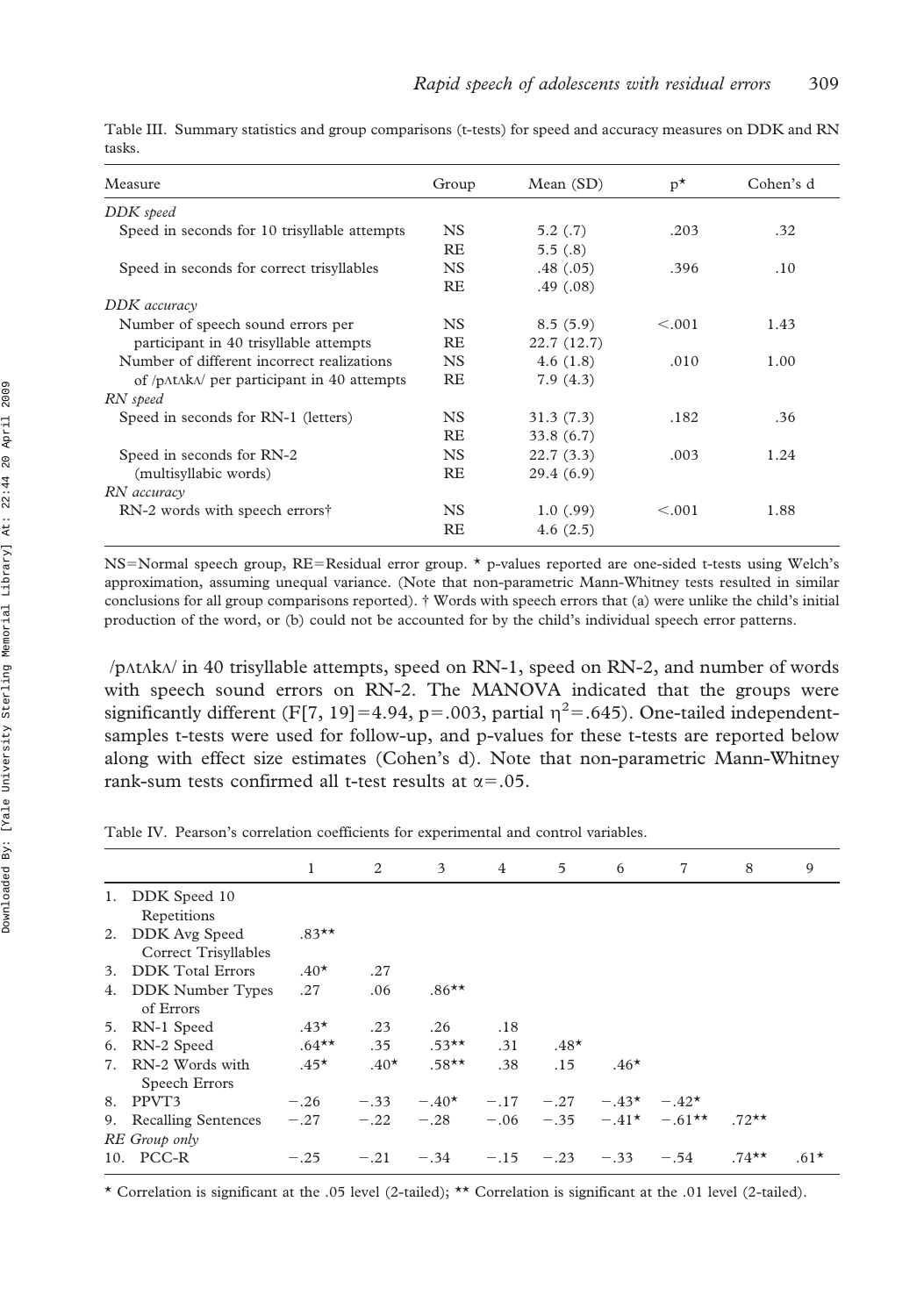#### DDK speed

The time per 10 trisyllable attempts (averaged across four trials) was computed for each participant, regardless of articulatory accuracy. DDK speed from the NS group is generally in accord with data reported for other samples of typically-developing adolescents (Fletcher, 1972; Kent et al., 1987; Fawcett and Nicolson, 2002). No significant difference was found between the RE and NS groups ( $p=.203$ ; Cohen's d=.32). The average time per correct trisyllable was also computed for each participant, considering only instances in which three or more consecutive correct trisyllables occurred. Again, no significant group difference was found ( $p=.396$ ; Cohen's d=.10). Thus, the two groups did not differ on either of the DDK speed measures.

## DDK accuracy

The total number of speech sound errors produced on all four DDK iterations (based on the classification scheme in Table II) was computed for each participant. There was a significant group difference ( $p<.001$ ), with a large effect size (Cohen's d=1.43). This indicates that, even though all participants in the RE group were capable of producing correct trisyllables, they made more errors when their speech production systems were taxed in the DDK task.

There is the potential for a speed-accuracy trade-off. That is, despite being given uniform instructions (being told to produce the trisyllables as rapidly as possible), some participants may have focused on maintaining accuracy at the expense of speed. In an effort to control for this statistically, an Analysis of Covariance (ANCOVA) was used to examine error differences between the groups while controlling for the average speed of production of 10 trisyllable attempts. The groups remained significantly different in the number of speech sound errors (group F[1, 24]=13.40, p=.001) when average speed of production of 10 trisyllable attempts was controlled (F[1, 24]=4.26, p=.050).

Finally, the number of different incorrect realizations of the  $/p$  $\Lambda$ t $\Lambda$ k $\Lambda$  sequence per participant was compared across groups. The NS group had an average of 4.6 different incorrect realizations of  $/$ p $\Lambda$ t $\Lambda$ k $\Lambda$ , whereas the RE group produced an average of 7.9 different incorrect realizations. A large group difference was found  $(t=2.57, p=.010,$ Cohen's  $d=1.00$ , suggesting that the RE group was more variable in their DDK productions than was the NS group.

#### Rapid naming speed

T-tests revealed that the groups did not differ in their speed on the naming of letters in the RN-1 task (p=.182, Cohen's d=.36). Because normative data is available for this task from the CTOPP, it was also confirmed that the mean of the scaled scores of the RE group  $(M=9.3, SD=2.3)$  was not significantly different than the mean of the normative sample of the CTOPP  $(M=10, SD=3)$ .

In contrast, the RE group was found to differ significantly from the NS group in their speed on the multisyllable RN-2 task ( $p=.003$ , Cohen's d=1.24). Thus, the RE group was slower on naming multisyllabic pictures but not on naming monosyllables (letters).

To explore whether the group difference on RN-2 was due to differences in vocabulary and/or verbal working memory, an Analysis of Covariance (ANCOVA) was performed, analysing group differences while controlling for PPVT-III standard score and the CELF-4 Recalling Sentences scaled score. Although the sample size is limited, if the group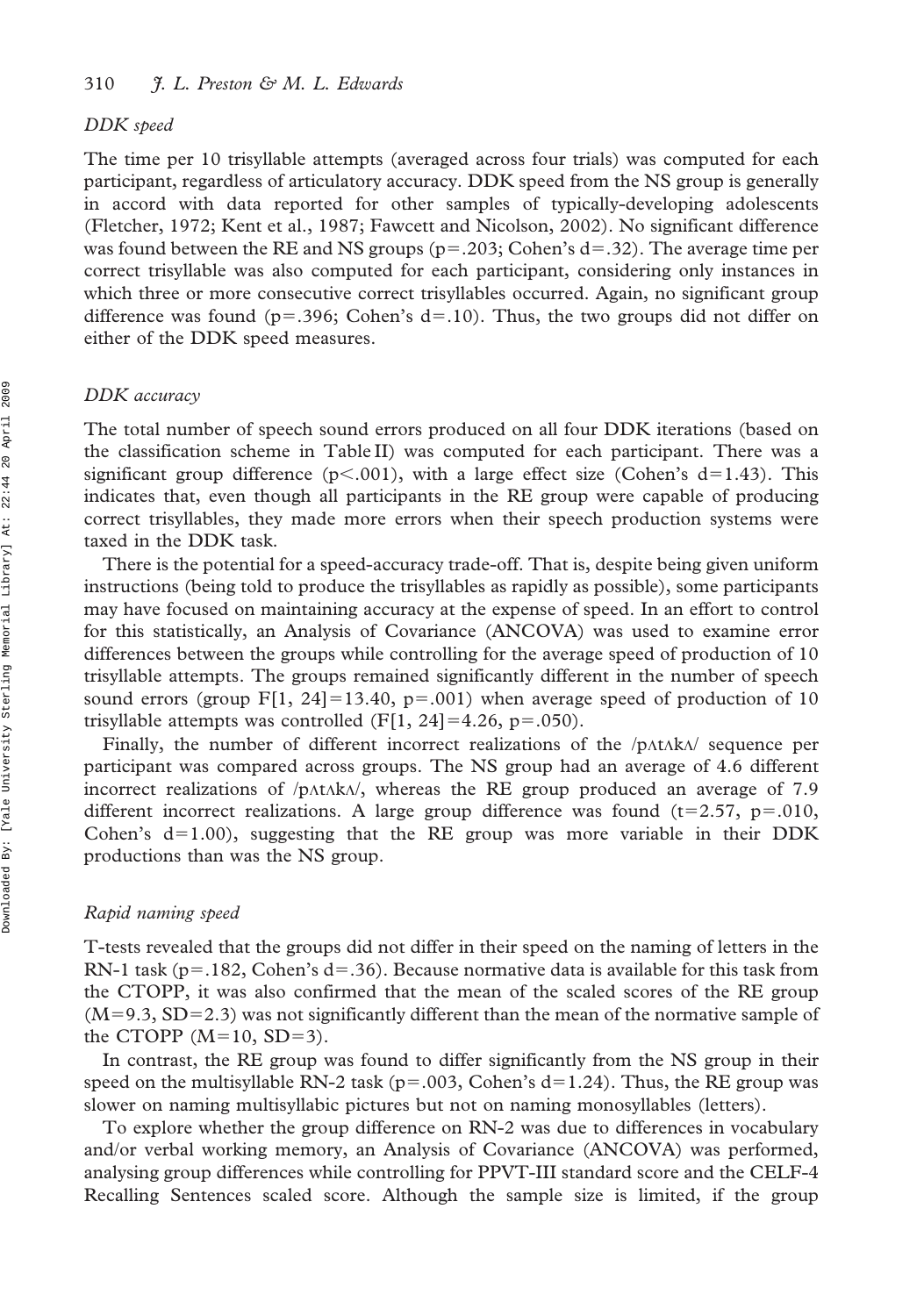difference is sufficiently large, it would remain detectable when controlling for relevant language-related skills. In this instance, the group difference in RN-2 speed remained significant (F[1, 23]=7.5, p=.012, partial  $\eta^2$ =.245) when controlling for vocabulary and working memory, which were non-significant covariates  $(p's > 0.18)$ . Hence, group differences observed on the RN-2 task could not be readily explained by receptive vocabulary (PPVT-III) or verbal short-term memory differences (Recalling Sentences). It was the case, however, that the RE group had more difficulty on the Recalling Sentences task (t[25]=1.87, p=.037); this supports Flipsen's (2003) findings that adolescents with RE performed more poorly on this task than their peers whose speech had normalized.

## Rapid naming accuracy

To determine if adolescents with RE made more speech sound errors than their NS peers when rapidly naming pictures, the number of words containing speech sound errors on the RN-2 task was tallied for each participant. Words were counted as incorrect only if they contained sound errors that (a) were different from the participant's initial production of the word, or (b) were not accounted for by the RE participants' error patterns. Therefore, this measure reflects the accuracy of a participant's speech production during a rapid naming task that requires retrieval of stored phonological forms. The group comparison indicated significant differences (p<.001, Cohen's d=1.88), as shown in Table III, indicating that the RE group produced significantly more words with speech sound errors than the NS group during the RN-2 task, even when allowing for their common errors.

#### Relationships between speed and accuracy

Because there is the potential for a speed-accuracy trade-off, the correlations between speed and accuracy on the experimental tasks need to be considered. As can be seen in Table IV, there was a weak correlation  $(r=.40)$  between speed of production of 10 DDK trisyllables and total number of errors on the DDK task. This correlation is positive, suggesting that a slower speed (i.e. longer duration) was associated with a greater number of errors on this task. Hence, when considering the 27 participants as a group, a speed– accuracy trade-off was not observed, and, in fact, the opposite trend was found. That is, faster DDK production was associated with fewer errors.

A similar trend was observed on the RN-2 (multisyllabic naming) task. A positive correlation  $(r=46)$  indicated that slower performance on the RN-2 task was associated with more errors. Hence, participants tended to be either quick and accurate, or slow and inaccurate. This reflected the possibility of a speed/accuracy 'skill' that may be responsible for general speech production abilities. We therefore investigated how well a combination of these variables would separate the participants from the two groups. A discriminant function analysis was performed using the four variables that were statistically significant and that had large between-group effect sizes: RN-2 speed, RN-2 words with speech errors, total errors on the DDK task, and number of different incorrect realizations of  $/p$ AtAk $\lambda$ . Thus, a composite score of speed and accuracy was computed based on a combination of these tasks. The results, shown in Figure 1, suggest that all 14 of the NS participants and 10 of 13 RE participants could be correctly identified based on this composite (the four variables from the DDK and RN-2 tasks). That is, when these four variables are considered together, the majority of the RE participants (who are relatively slow and inaccurate) can be distinguished from the NS participants (who are relatively fast and accurate).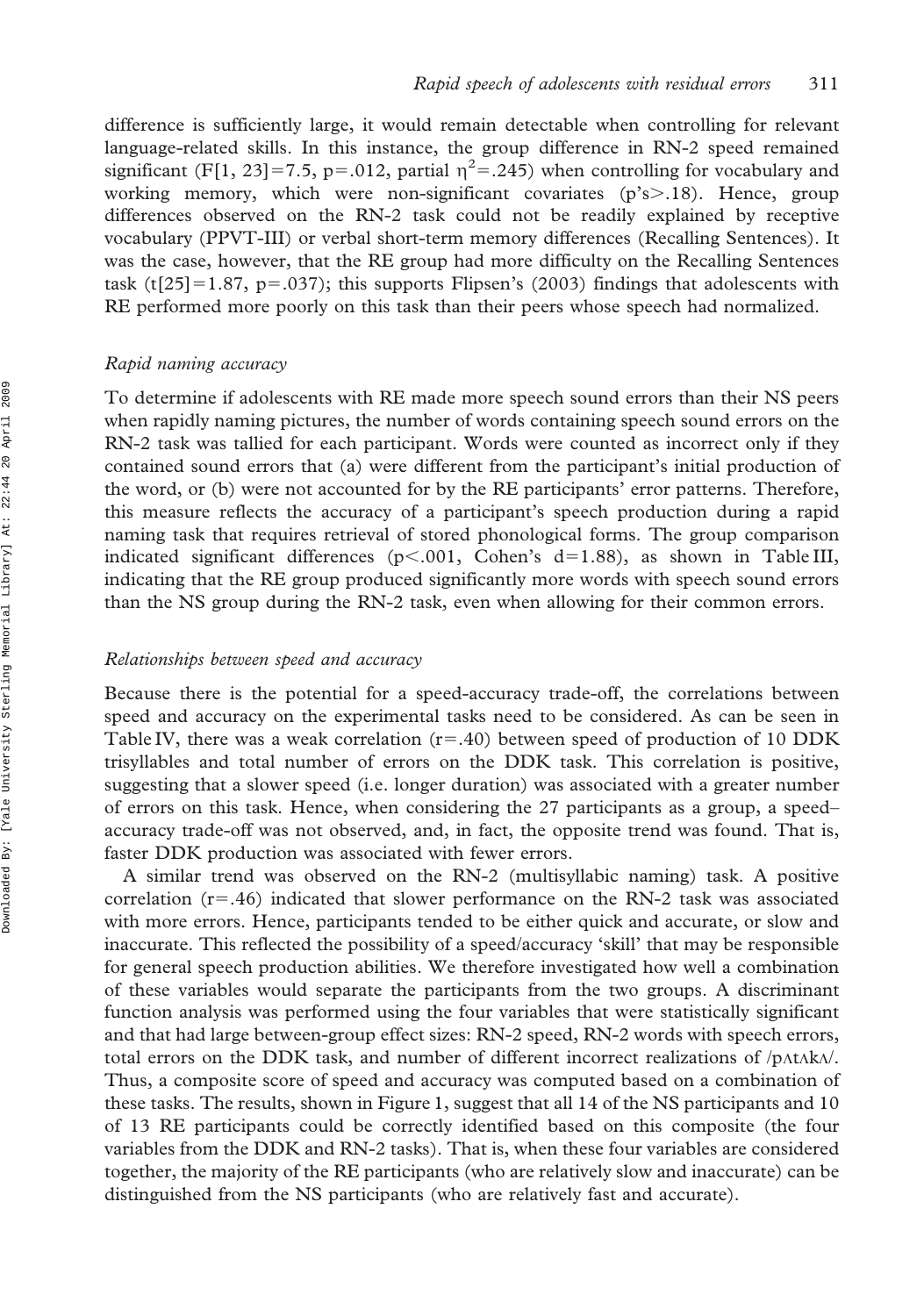

Figure 1. Group separation using a combination of four speed and accuracy measures. Symbols to the left of zero are participants classified as having normal speech (NS); symbols to the right of zero are classified as having residual errors (RE) based on RN-2 speed, RN-2 words with speech sound errors, DDK total errors, and number of incorrect realizations of /p $\Lambda$ t $\Lambda$ k $\Lambda$ / on the DDK task. All 14 NS participants are correctly classified and 10/13 RE participants are correctly classified based on these variables.

## Speech sound production, DDK, and RN

If speech sound production skills are related to performance on DDK or rapid naming within the RE group, it could lead to better understanding of possible underlying mechanisms responsible for speech sound production difficulties in this population. The bottom of Table IV reports the relationship between performance on the DDK and RN tasks and a measure of speech production for the RE group (PCC-R). PCC-R was derived from a 64-item picture naming task comprised of phonologically complex words (found in Appendix A of Preston and Edwards, 2007). It is evident from the relatively weak correlations that speech sound production accuracy is not uniquely predicted by DDK speed, DDK accuracy, RN speed, or RN accuracy. In examining how speech sound accuracy relates to the speed/accuracy composite score (obtained from the discriminant function), there is an apparent trend for greater speech sound accuracy (as measured by PCC-R) to be associated with relatively 'better' scores on the speed/accuracy composite score (Spearman's rho= $-.59$ , p=.034, Figure 2).

#### **Discussion**

The results suggest that rapid speech output tasks, which are intended to tax the speech production system, may reveal differences between adolescents with residual errors including rhotics (RE) and their normally speaking peers in both speed and accuracy. In this study, the DDK task, which does not require access to stored (long-term) representations, revealed differences in articulatory accuracy but not speed. Accuracy differences were observed even though all RE participants were capable of articulating correct /p $\Lambda$ t $\Lambda$ k $\Lambda$ /, and accuracy differences were also found when controlling for speed of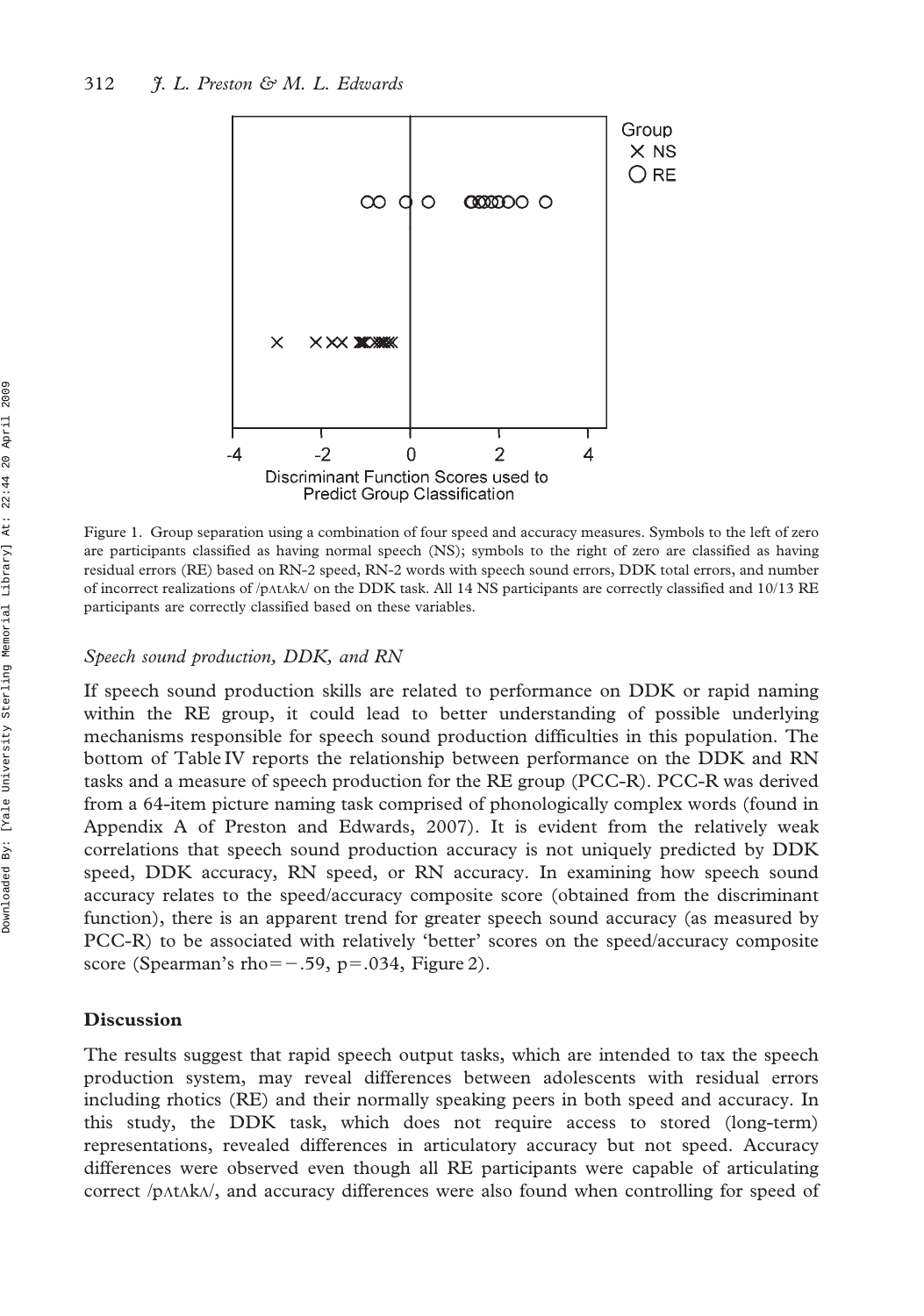

Figure 2. Scatterplot of PCC-R from a picture naming task and speed/accuracy composite.

productions. The groups also differed in speed and articulatory accuracy when rapidly naming multisyllabic pictures, but not monosyllables (letters). A combination of speed and accuracy (derived from the measures that were best at identifying group differences) revealed that the majority of participants (24 of 27) could be correctly classified as RE or NS based on this composite. This speed/accuracy combination could be crudely described as a general 'speech skill' that differs in adolescents with RE, as compared to adolescents without residual errors. One possible explanation for this weaker 'speech skill' might be a disrupted central nervous system timing mechanism (cf. Peter and Stoel-Gammon, 2008). Because the current study did not evaluate non-speech processing speed/accuracy, it is unclear whether the deficits observed here are specific to the speech-language systems, or whether more global neural deficits in timing and motor coordination exist (Bradford and Dodd, 1996; Leonard et al., 2007; Peter and Stoel-Gammon, 2008).

DDK tasks have often been used to assess speech motor production, with the standard measure being articulatory speed. However, speed of production was found not to differ between the two groups in this study. This is perhaps a surprising result. If DDK speed is an accurate means of assessing speech motor production, then the group of adolescents with RE in this study were relatively unimpaired in speech motor skills. This is in contrast to studies of younger children with speech sound disorders (e.g. Henry, 1990), and also contradicts results reported by McNutt (1977), who observed slower production of bisyllables in  $12-15$  year olds with residual  $\pi$  errors. There are several possible explanations for the contradictory results. For example, they may be due to the slight age differences in the samples, the task used (e.g. bisyllables instead of trisyllables), or the method of measurement (McNutt used a strip-chart recorder, rather than digital waveforms, to analyse the number of repetitions in the first 2 seconds of two breath groups, and he used a count-by-time method, rather than a time-by-count method). Alternatively, the different findings may be due to the potentially weak reliability of DDK rate measurements (Gadesmann and Miller, 2008), or they may simply reflect the variability in the RE population.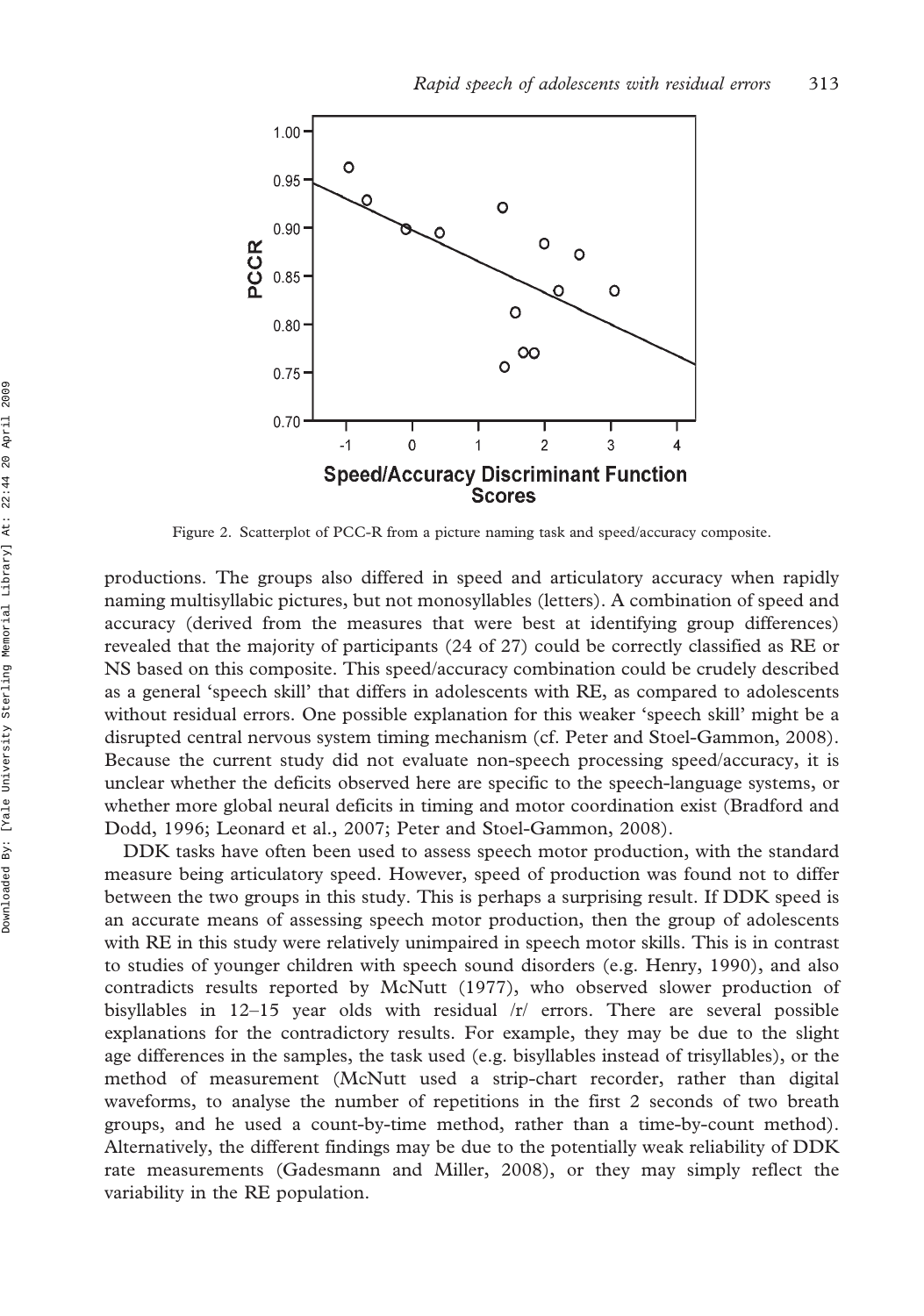In the present study, DDK accuracy and consistency were found to be more sensitive to group differences than was speed, with total number of errors and variability of production being higher in the RE group. The findings are in agreement with Williams and Stackhouse (1998; 2000), who report that even typically developing preschool children are quite consistent in their repetitions of real words and nonsense words, whereas some children with speech sound disorders are both less accurate and less consistent. The results also lend support to the suggestion by Williams and Stackhouse (2000) that inconsistent errors on repetition tasks such as DDK could be indicative of pervasive speech processing problems. Variability in production might be indicative of poor motor planning and/or problems with speech automaticity. Although phonetic transcription of rapid productions is labourintensive, future research should investigate the clinical utility of accuracy and consistency measures of DDK tasks.

Differences in speed were observed when a lexical component was required in the task. Slow performance by the RE group on the RN-2 task (rapid naming of pictures) may reflect relative difficulty accessing stored phonological representations, as retrieval of stored representations was required in the RN task but not in the DDK task (Stackhouse and Wells, 1997). Rapid naming has also been suggested to reflect one's working memory capacity and/or ability to allocate cognitive resources (Troia et al., 1996). In the present study, however, group differences were still found when controlling for short-term verbal memory and vocabulary. Hence, it may be the case that adolescents with RE have weaker phonological representations and/or slower access to representations associated with multisyllabic words, as compared to their NS peers. Additionally, the longer words used in this study were more phonologically complex than the consonant sequences on the DDK task, thus adding greater demands to motor planning. The group differences on the RN-2 task might also reflect slow overall processing speed (Wolf and Bowers, 1999; Vukovic and Siegel, 2006). Whichever the case, there is mounting evidence that slow RN speed constitutes a risk for literacy difficulty, including reading comprehension, reading fluency, decoding, and spelling (Troia et al., 1996; Allor, 2002; Fawcett and Nicolson, 2002; Wolf, O'Rourke, Gidiney, Lovett, Cirino, and Morris, 2002; Kirby, Parrilla, and Pfeiffer, 2003; Swanson, Trainin, Necoechea, and Hammill, 2003; Cardoso-Martins and Pennington, 2004; Schatschneider, Fletcher, Francis, Carlson, and Foorman, 2004; Savage, Frederickson, Goodwin, Patni, Smith, and Tuersley, 2005). Therefore, future research involving adolescents with RE should include specific assessment of literacy skills (cf. Pascoe et al., 2006; Preston and Edwards, 2007).

For adolescents with RE, phonological accuracy decreased in tasks requiring rapid speech output (including both DDK and RN-2 tasks). Even though the tasks used to assess accuracy in this study either required production of phoneme sequences that the adolescents were capable of producing (DDK) or made allowances for their usual error patterns (RN-2), the RE group was still less phonologically accurate. Hence, tasks that demand rapid performance revealed a reduced 'reserve' of speech production skill in the RE population (Kent et al., 1987).

Group differences in speed were not observed in the RN-1 task (rapidly naming letters), but were found in the RN-2 task (rapidly naming pictures representing multisyllabic words). Possible explanations for this may include (1) word length differences, and/or (2) the nature of the stimuli (cf. Denckla and Rudel, 1976). The former may be reasonable to assume, given the evidence that children with speech sound disorders, as well as children with dyslexia, tend to have difficulty representing the phonological characteristics of multisyllabic words in naming, repetition, and identification tasks (Lewis and Freebairn,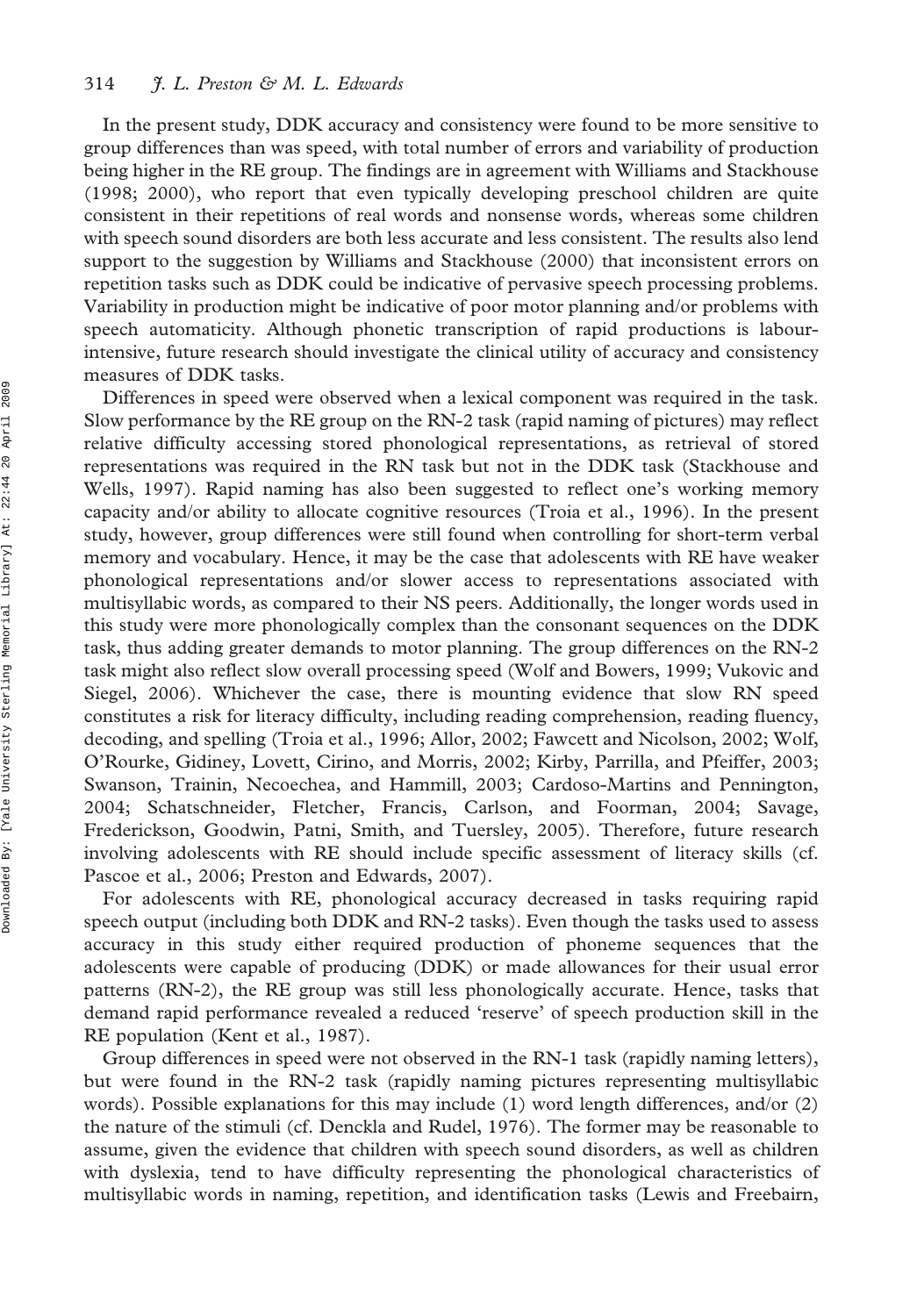1992; Swan and Goswami, 1997; Sutherland and Gillon, 2005). The latter may also be plausible, given that naming letters involves retrieving representations from a limited category (i.e. 26 letters in English), whereas naming pictures requires retrieving from a much larger set (i.e. picturable words) (Wolf and Bowers, 1999). Future research might address this issue by comparing RE and NS groups in rapid naming of pictures with monosyllabic vs multisyllabic names in order to avoid the confounds of differences in types of stimuli.

The underlying mechanisms for residual speech errors are not well understood. It is unlikely that either a pure linguistic or a pure motoric description will adequately characterize this population. As descriptive data accumulate, more comprehensive linguistic and neuropsychobiological models should be developed. For example, little is known about the possible neural bases for residual speech sound errors. Indeed, there is currently little reason to assume that a single neural deficit is at the root of both the imprecision/incoordination observed on the DDK task and the slow naming observed on the RN-2 task in this study. Additionally, the fact that all of the RE participants for whom data were available had nuclear family members with speech, language, or literacy problems points to the possibility of a genetic predisposition to problems with speech sound normalization (e.g. Shriberg et al., 2005). In sum, there are multiple avenues to pursue in examining specific features that may differ in the RE population (or sub-populations) and that may account for the differences in overt speech production observed.

Additionally, the current study classified all the participants with RE into a single group that shared the characteristic of having problems with rhotics. There has been discussion in the literature of sub-groups of RE (e.g. McNutt, 1977; Shriberg, Lewis, McSweeny, and Wilson, 1997b; Shriberg, Flipsen, Karlsson, and McSweeny, 2001), but there is some debate as to how these sub-groups should be defined (according to aetiology, speech development history, error patterns, etc.). To thoroughly explore sub-group characteristics, replication of the present results in larger samples is needed, along with prospective longitudinal studies that control for intervention. Such studies should also evaluate the speed and accuracy of adolescents with RE in other domains, such as general processing speed, non-verbal skills, and non-speech motor functioning (e.g. Leonard et al., 2007).

As with many studies of clinical populations, we were also limited by sample selection. Having relied largely on clinical referrals, our sample included primarily adolescents who had recently been seen by a speech-language pathologist. Because this population is often under-served in clinical and educational settings (i.e. they may not qualify for therapy services), it is possible that our sample included adolescents with relatively more severe problems. As noted earlier, many participants also had errors on some sounds other than rhotics. Moroever, it is unclear how therapy has influenced the speech production systems of these children, and how it could have influenced performance on the tasks used here.

There is clearly a need for further research concerning the abilities of adolescents with residual speech sound errors on speed and accuracy tasks. It is also critical that we develop a thorough understanding of the longitudinal pathways that result in residual speech sound errors so that preventative measures may be taken at earlier ages, and appropriate interventions can be developed and evaluated. Because RN and DDK tasks were shown here to be useful in identifying children with RE, it will be important to investigate the diagnostic utility of such tasks. That is, can such tasks identify those children who are likely to retain their speech sound errors and/or those who are at risk for other phonologicallybased problems such as poor literacy. For instance, future studies should use RN and DDK as potentially predictive measures in younger populations before speech normalization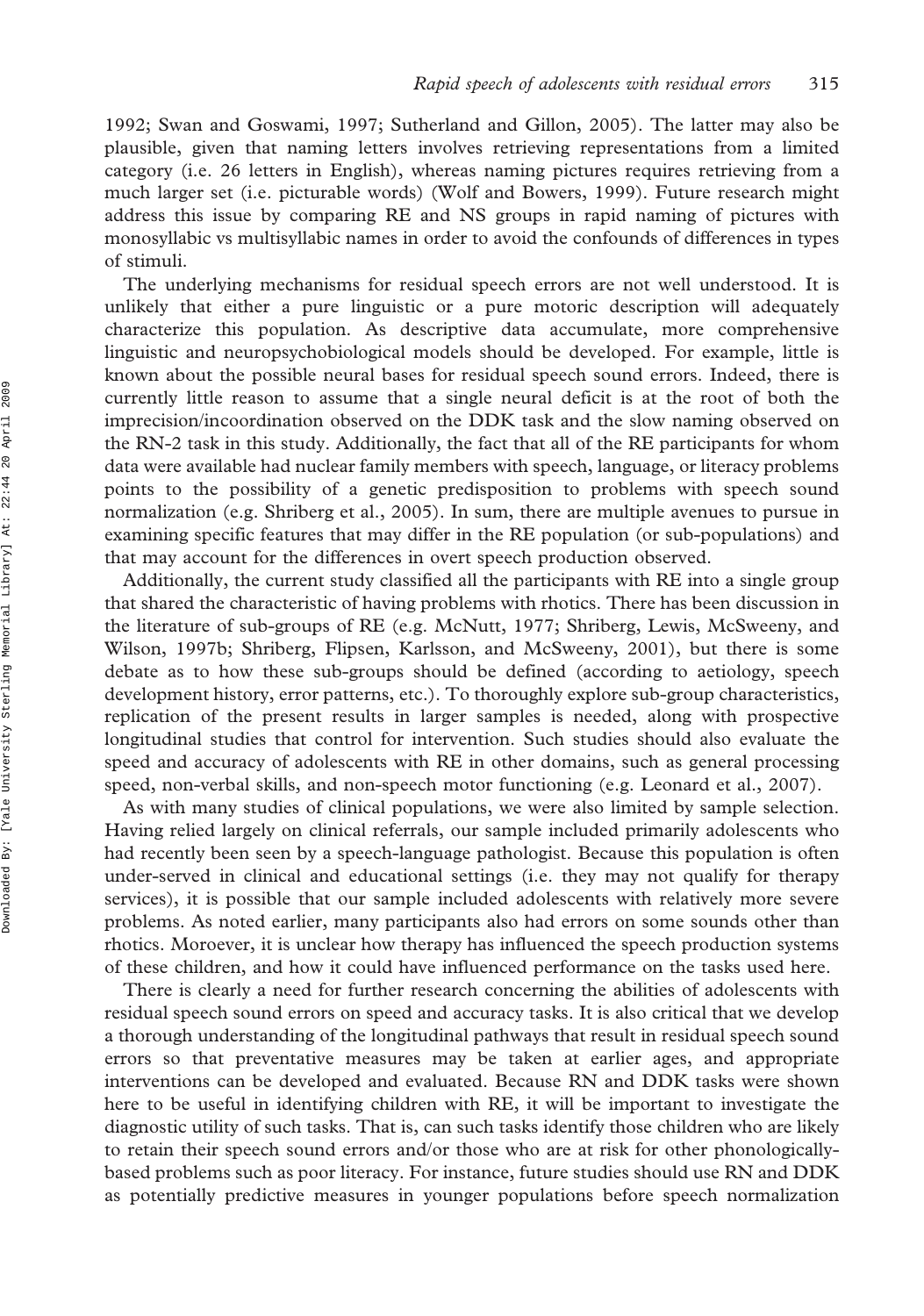occurs. Should the RN and DDK measures prove predictive of a speech disordered subtype that is resistant to conventional therapy, this would motivate new clinical research questions.

#### Acknowledgements

Thanks to Debra Burnett and Renail Richards for their assistance with reliability measurements. This research was conducted in partial fulfillment of a pre-doctoral research apprenticeship project and was partially funded through the College of Arts and Sciences at Syracuse University. Some of the data were presented in a poster session and in a student seminar sponsored by the American Association of Phonetic Sciences at the 2006 American Speech-Language-Hearing Association (ASHA) Annual Convention in Miami, Florida.

**Declaration of interest:** The authors report no conflicts of interest. The authors alone are responsible for the content and writing of the paper.

#### **Note**

1. The /r/ symbol will be used to indicate the American English consonantal rhotic, rather than  $\lambda J$ .

#### References

- Allor, J. H. (2002). The relationships of phonemic awareness and rapid naming to reading development. *Learning* Disability Quarterly, 25, 47–57.
- Baddeley, A. (2003). Working memory and language: an overview. Journal of Communication Disorders, 36, 189–208.
- Baddeley, A., Gathercole, S., & Papagno, C. (1998). The phonological loop as a language learning device. Psychological Review, 105, 158–173.
- Bird, J., Bishop, D. V. M., & Freeman, N. H. (1995). Phonological awareness and literacy development in children with expressive phonological impairments. *Journal of Speech and Hearing Research*, 38, 446-462.
- Boersma, P., & Weeninck, D. (2004). Praat v 4.2.19. Available online at: www.praat.org. Accessed on 4 November 2004.
- Bradford, A., & Dodd, B. (1996). Do all speech-disordered children have motor deficits? Clinical Linguistics and Phonetics, 10, 77–101.
- Cardoso-Martins, C., & Pennington, B. F. (2004). The relationship between phoneme awareness and rapid serial naming skills and literacy acquisition: the role of developmental period and reading ability. Scientific Studies of Reading, 8, 27–52.
- Crary, M. A., & Anderson, P. (1990). Speech and nonspeech motor performance in children with suspected dyspraxia of speech. Journal of Clinical and Experimental Neuropsychology, 12, 63.
- Denckla, M. B., & Rudel, R. G. (1976). Rapid 'automatized' naming (R.A.N.): dyslexia differentiated from other learning disabilities. Neuropsychologia, 14, 471–479.
- Dunn, L. M., & Dunn, L. M. (1997). Peabody Picture Vocabulary Test, 3rd ed. Circle Pines, MN: AGS.
- Dworkin, J. P. (1980). Characteristics of frontal lispers clustered according to severity. Journal of Speech and Hearing Disorders, 35, 37–44.
- Fawcett, A. J., & Nicolson, R. I. (2002). Children with dyslexia are slow to articulate a single speech gesture. Dyslexia, 8, 189–203.
- Fletcher, S. G. (1972). Time-by-count measurement of diadochokinetic syllable rate. Journal of Speech and Hearing Research, 14, 763–770.
- Flipsen, P., Jr. (2002). Longitudinal changes in articulation rate and phonetic phrase length in children with speech delay. Journal of Speech, Language, and Hearing Research, 45, 100–110.
- Flipsen, P. (2003). Articulation rate and speech-sound normalization failure. Journal of Speech, Language, and Hearing Research, 46, 724–737.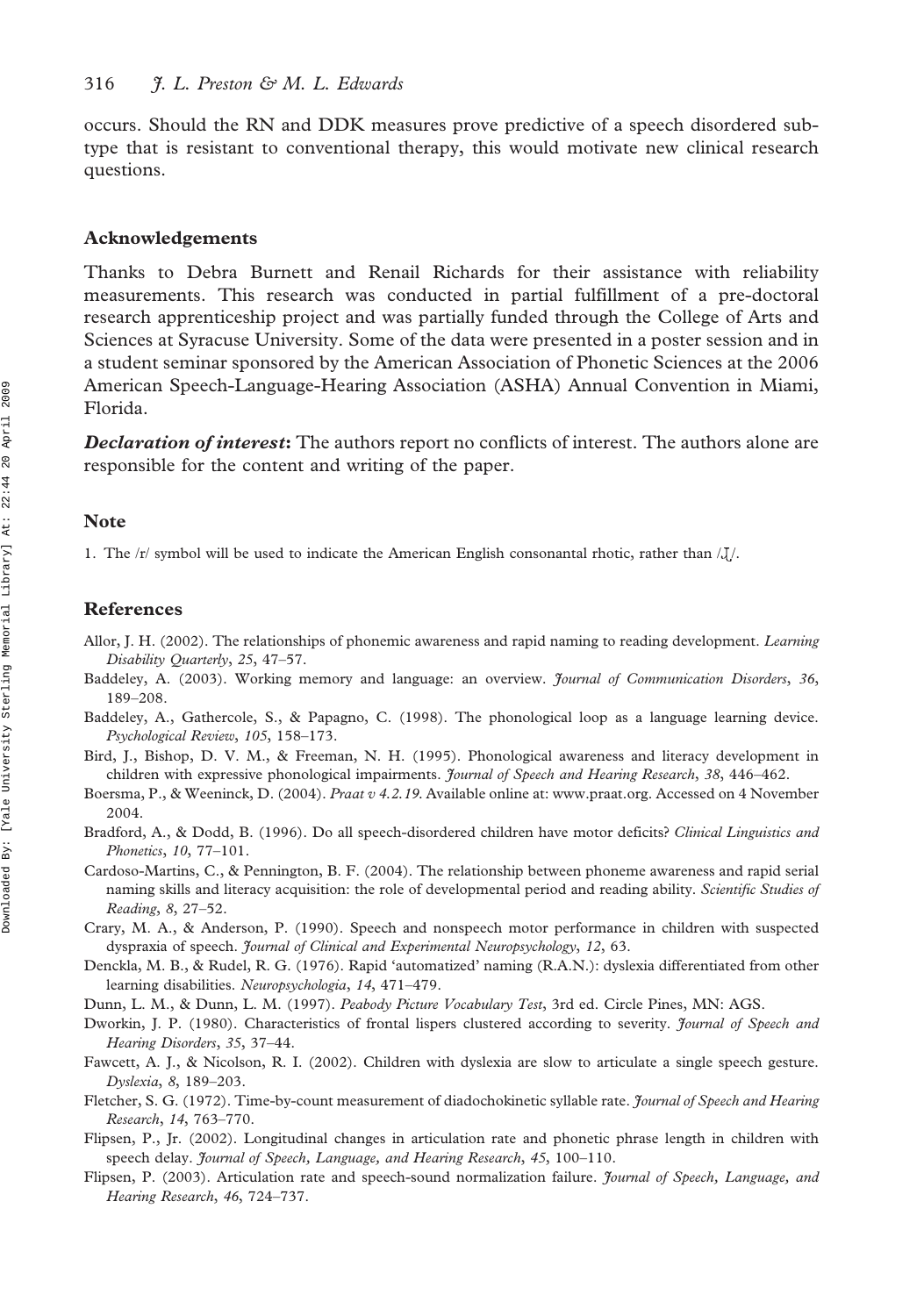- Gadesmann, M., & Miller, N. (2008). Reliability of speech diadochokinetic test measurement. International Journal of Language and Communication Disorders, 43, 41–54.
- Hall, P. K. (1989). The occurrence of developmental apraxia of speech in a mild articulation disorder: a case study. Journal of Communication Disorders, 22, 265–276.
- Henry, C. E. (1990). The development of oral diadochokinesia and non-linguistic rhythmic skills in normal and speech-disordered young children. Clinical Linguistics and Phonetics, 4, 121-137.
- Hetrick, R. D., & Sommers, R. K. (1988). Unisensory and bisensory processing skills of children having misarticulations and normally speaking peers. *Journal of Speech and Hearing Research*, 31, 575–581.
- Kent, R. D., Kent, J. F., & Rosenbek, J. C. (1987). Maximum performance tests of speech production. *Journal of* Speech and Hearing Disorders, 52, 367–387.
- Kirby, J. R., Parrilla, R. K., & Pfeiffer, S. L. (2003). Naming speed and phonological awareness as predictors of reading development. *Journal of Educational Psychology*, 95, 453-464.
- Klapp, S. T. (1971). Inplicit speech inferred from response latencies in same-different decisions. Journal of Experimental Psychology, 91, 262–267.
- Leitao, S., Hogben, J., & Fletcher, J. (1997). Phonological processing skills in speech and language impaired children. European Journal of Disorders of Communication, 32, 91-111.
- Leonard, L. B., Ellis Weismer, S., Miller, C. A., Francis, D. J., Tomblin, J. B., & Kail, R. V. (2007). Speed of processing, working memory, and language impairment in children. Journal of Speech, Language, and Hearing Research, 50, 408–428.
- Lewis, B. A., & Freebairn, L. (1992). Residual effects of preschool phonology disorders in grade school, adolescence, and adulthood. Journal of Speech and Hearing Research, 35, 819-831.
- Lewis, B. A., & Freebairn, L. (1993). A clinical tool for evaluating the familial basis of speech and language disorders. American Journal of Speech-Language Pathology, 2, 38-43.
- Locke, J. L., & Scott, K. K. (1979). Phonetically mediated recall in the phonetically disordered child. Journal of Communication Disorders, 12, 17–32.
- McNutt, J. C. (1977). Oral sensory and motor behaviors of children with /s/ or /r/ misarticulations. *Journal of* Speech and Hearing Research, 20, 694–703.
- Metsala, J. L., & Walley, A. C. (1998). Spoken vocabulary and the segmental restructuring of lexical representations: precursors to phonemic awareness and early reading ability. In J. L. Metsala, & L. C. Ehri (Eds.), Word recognition in beginning literacy (pp. 89–120). Mahwah, NJ: Lawrence Erlbaum Associates.
- Nicolson, R. I., Fawcett, A. J., & Dean, P. (2001). Developmental dyslexia: the cerebellar deficit hypothesis. Trends in Neurosciences, 24, 508–511.
- Okada, K., Smith, K. R., Humphries, C., & Hickok, G. (2003). Word length modulates neural activity in auditory cortex during covert object naming. Neuroreport, 14, 2323–2326.
- Pascoe, M., Stackhouse, J., & Wells, B. (2006). Persisting speech difficulties in children. Chichester, UK: Wiley.
- Peter, B., & Stoel-Gammon, C. (2008). Central timing deficits in subtypes of primary speech disorders. Clinical Linguistics and Phonetics, 22, 171–198.
- Preston, J. L., & Edwards, M. L. (2007). Phonological processing skills of adolescents with residual speech sound errors. Language, Speech and Hearing Services in Schools, 38, 297–308.
- Raitano, N. A., Pennington, B. F., Tunick, R. A., Boada, R., & Shriberg, L. D. (2004). Pre-literacy skills of subgroups of children with speech sound disorders. Journal of Child Psychology and Psychiatry, 45, 821– 835.
- Ruscello, D. M. (1995). Visual feedback in treatment of residual phonological disorders. *Journal of Communication* Disorders, 28, 279–302.
- Rvachew, S., & Grawburg, M. (2006). Correlates of phonological awareness in preschoolers with speech sound disorders. Journal of Speech, Language, and Hearing Research, 49, 74–87.
- Savage, R. S., Frederickson, N., Goodwin, R., Patni, U., Smith, N., & Tuersley, L. (2005). Relationships among rapid digit naming, phonological processing, motor automaticity, and speech perception in poor, average and good readers and spellers. Journal of Learning Disabilities, 38, 12–28.
- Schatschneider, C., Fletcher, J. M., Francis, D. J., Carlson, C. D., & Foorman, B. R. (2004). Kindergarten prediction of reading skills: a longitudinal comparative analysis. *Journal of Educational Psychology*, 96, 265-282.
- Semel, E., Wiig, E. H., & Secord, W. A. (2003). Clinical Evaluation of Language Fundamentals, 4th ed. San Antonio, TX: Harcourt Assessment.
- Shriberg, L. D. (1994). Five subtypes of developmental phonological disorders. Clinics in Communication Disorders, 4, 38–53.
- Shriberg, L. D., & Kwiatkowski, J. (1994). Developmental phonological disorders I: a clinical profile. Journal of Speech, Language, and Hearing Research, 37, 1100–1124.